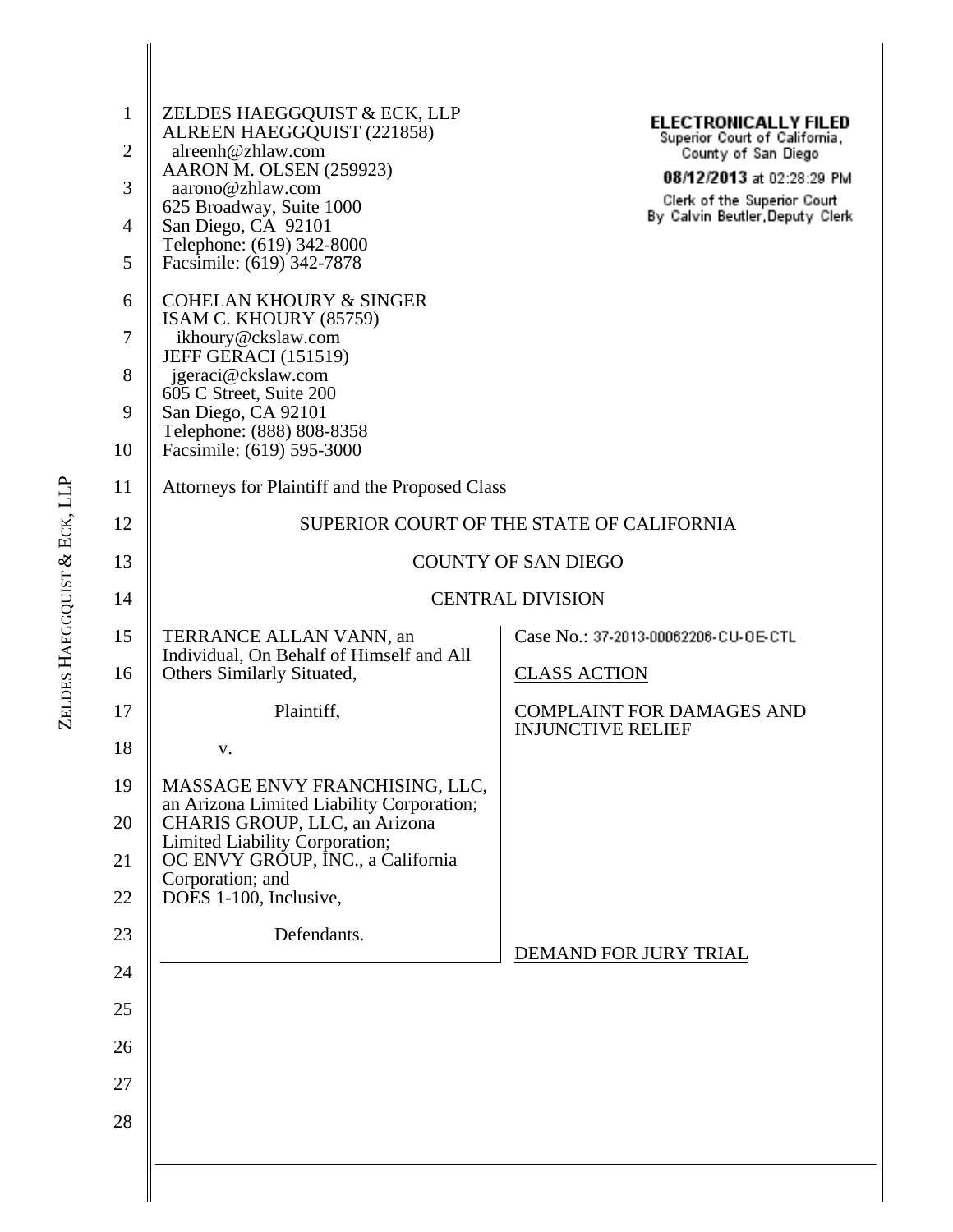9

10

11

12

13

14

1 2 3 4 5 6 7 Plaintiff Terrance Allan Vann ("Plaintiff"), by and through his attorneys, brings this action on behalf of himself and all other persons currently or formerly employed by Massage Envy Franchising, LLC ("Franchisor"), Charis Group, LLC ("Charis Group"), OC Envy Group, Inc. ("OC Envy Group"), and DOES 1 through 100, inclusive (collectively "Defendants" or "Massage Envy"). Plaintiff hereby alleges, on information and belief, except for information based on personal knowledge, which allegations are likely to have evidentiary support after further investigation and discovery, as follows.

### **NATURE OF ACTION**

1. This action is brought on behalf of Plaintiff and a Class of non-exempt employees employed by, or formerly employed by, Massage Envy in California*.* Plaintiff, one of many thousands of therapists working within the Franchisor's franchise system, worked as a massage therapist for two of the Franchisor's many California franchisees. According to the Franchisor's website, it is the largest massage therapy franchise system in the industry, with over 850 locations in 45 states:

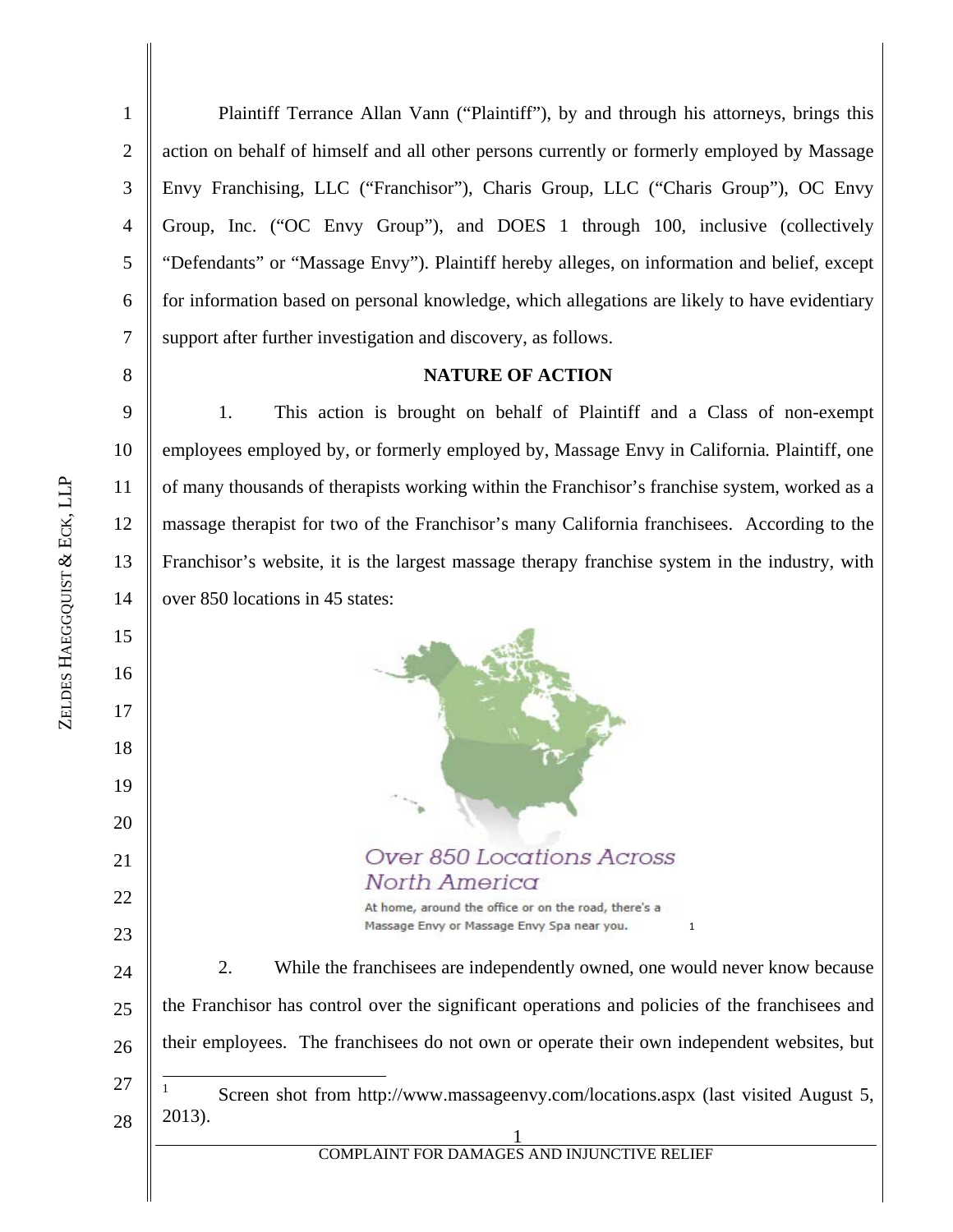1 2 3 rather, the Franchisor owns and operates a single website for all of the franchisees, wherein it advertises and markets Massage Envy to the public as a single entity: "Massage Envy" or "Massage Envy Spa." Consumers can find any of *its* locations nationwide from *its* website:

| Welcome | Massage | Facials | Membership             | Your First Visit | Get Started > | Gift Cards | <b>Ocations</b> |
|---------|---------|---------|------------------------|------------------|---------------|------------|-----------------|
|         |         |         |                        |                  |               |            |                 |
|         |         |         |                        |                  |               |            |                 |
|         |         |         | Massage Envy Locations |                  |               |            |                 |

3. According to the Franchisor's website, there are about 162 Massage Envy locations in California alone, and the number of locations is growing. Plaintiff is informed and believes each location has anywhere from 15 to 30 non-exempt employees. Unfortunately, Massage Envy's growth and claimed success is due, in part, to their uniform policy of grossly under compensating their therapists. Among the significant operations and policies over which the Franchisor has control, the Franchisor promulgates a uniform compensation policy that unlawfully averages Plaintiff's and putative Class members' compensation. Massage Envy's uniform compensation policy mandates that Plaintiff and non-exempt employees are paid on a piece-rate basis (*e.g.*, per massage), or California's minimum wage *averaged* for the total hours worked per pay period, whichever is greater.

20 22 23 24 25 26 4. While the amount per massage session (*e.g.*, \$15.00 versus \$15.50 per one hour session) may vary based on the therapist's experience, and/or type of massage, and/or duration of massage session, Massage Envy uniformly adheres to the same averaging compensation policy throughout all of their California locations. Massage Envy's use of this "averaging" policy has resulted, and continues to result, in the underpayment of wages to their California non-exempt employees, namely, the failure to pay minimum wage, in violation of certain provisions of California's Labor Code, the California Code of Regulations as contained in the

27 28  $\frac{1}{2}$  Screen shot from http://www.massageenvy.com/locations.aspx (last visited August 5, 2013).

4

5

6

7

8

9

10

11

12

13

14

15

16

17

18

19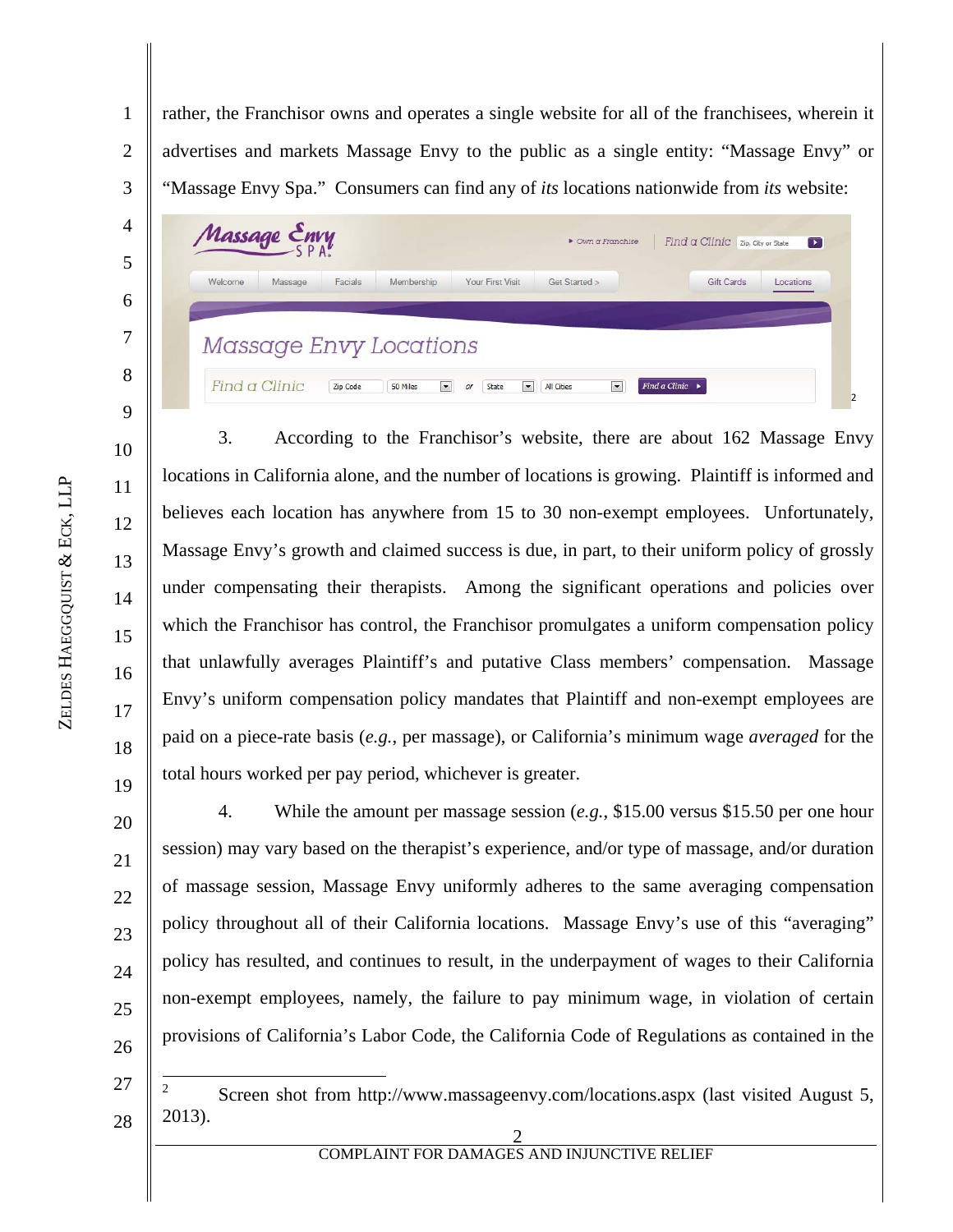1 2 applicable Industrial Wage Commission ("IWC") Wage Orders, and California's Unfair Competition Law ("UCL"), Cal. Bus. & Prof. Code §17200, *et seq.*

3 4 5 6 7 8 9 10 5. In order to redress the harms suffered, on behalf of himself and all other similarly situated non-exempt employees currently and formerly employed by Massage Envy in California, Plaintiff brings claims for: (1) failure to pay California-mandated minimum wage in violation of Labor Code §1194; (2) failure to timely pay wages due at time of termination in violation of Labor Code §§201-203; (3) failure to provide itemized employee wage statements in violation of Labor Code §§226, 1174, 1175; (4) failure to provide paid rest breaks in violation of Labor Code §§226.7, 1194; and (5) violation of California's UCL, Cal. Bus. & Prof. Code §§17200, *et seq*.

## **JURISDICTION AND VENUE**

6. This Court has jurisdiction over all causes of action asserted herein pursuant to the California Constitution, Article VI, §10, because this case is a cause not given by statute to other trial courts. The monetary damages sought by Plaintiff total in excess of this Court's jurisdictional minimum.

16 17 18 7. This Court has jurisdiction over Defendants because they conduct substantial business in California and have intentionally availed themselves of the laws and markets of California through the operation of their business in California.

19 20 21 22 23 24 8. Venue is proper in this Court because a significant portion of the conduct that gives rise to Defendants' liability, as alleged herein, occurred in San Diego, County. Plaintiff was employed by Defendant Charis Group and Franchisor in San Diego, County, and was a victim of Massage Envy's wrongful acts and practices complained of herein. Two of the named defendants, Franchisor and the Charis Group, conduct substantial business in this County.

&

ECK, LLP

11

12

13

14

15

25

26

27

28

3 COMPLAINT FOR DAMAGES AND INJUNCTIVE RELIEF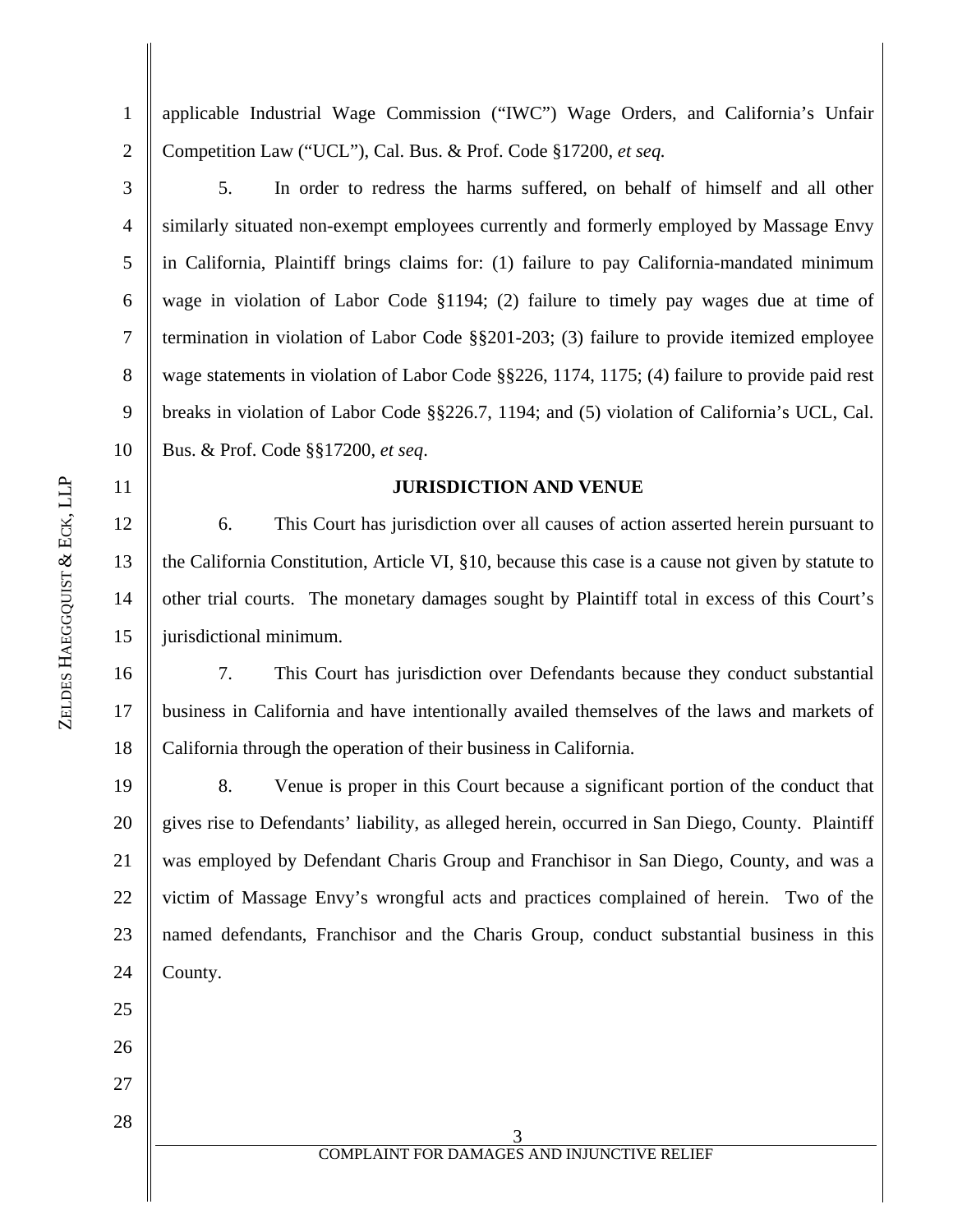| 1              | <b>THE PARTIES</b>                                                                             |
|----------------|------------------------------------------------------------------------------------------------|
| $\mathfrak{2}$ | <b>Plaintiff</b>                                                                               |
| 3              | 9.<br>Plaintiff Terrance Allan Vann currently resides in Tulare, California. Plaintiff         |
| $\overline{4}$ | worked as a massage therapist for Defendant OC Envy Group at the Massage Envy located at       |
| 5              | 375 W. Birch Street, #22, Brea, California 92821 for a short period of time in and around      |
| 6              | January 2011. While working for Defendant OC Envy Group, Plaintiff was paid on a piece-        |
| $\tau$         | rate basis (per massage), or California's minimum wage averaged for the total hours worked     |
| 8              | per pay period, whichever was greater. Plaintiff was scheduled to work the evening shift, from |
| 9              | 2:00 p.m. to 10:00 p.m., which resulted in Plaintiff working over eight hours per day. On      |
| 10             | average, Plaintiff performed about four to five massages per day, or four to five piece-rate   |
| 11             | hours. At times Plaintiff was not performing a massage, he was required to stay at or around   |
| 12             | the work premises in case there was a walk-in customer. As a result of Defendants' unlawful    |
| 13             | averaging compensation policy, Plaintiff was paid only for his massage hours, and not for the  |
| 14             | time he worked per day. Defendant OC Envy Group failed to pay Plaintiff all due and owing      |
| 15             | wages upon termination and has not paid all due and owing wages to date.                       |
| 16             | Plaintiff also worked as a massage therapist for Defendant Charis Group at the<br>10.          |
| 17             | Massage Envy located at 878 Eastlake Parkway, Suite 912, Chula Vista, California 91914,        |
| 1 Q            | from shout May 26, 2011 through January 2, 2012. While working for Defendant Charia            |

16 17 18 19 20 21 22 23 24 25 26 27 Massage Envy located at 878 Eastlake Parkway, Suite 912, Chula Vista, California 91914, from about May 26, 2011 through January 3, 2013. While working for Defendant Charis Group, Plaintiff was paid on a piece-rate basis (per massage), or California's minimum wage averaged for the total hours worked per pay period, whichever was greater. From about May 26, 2011 through December 2012, Plaintiff was scheduled to work from about 4:00 p.m. to 10:00 p.m. During this period, on average, Plaintiff performed about four to five massages per day. Plaintiff's schedule then changed to 2:00 p.m. to 10:00 p.m. on the weekdays, and 1:00 p.m. to 9:00 p.m. on the weekends, which remained in effect until the end of his employment. During this period, on average, Plaintiff performed five to seven massages per day. At times Plaintiff was not performing a massage, he was required to stay at or around the work premises in case if there was a walk-in customer. Plaintiff was required to stay and clean, organize, and

28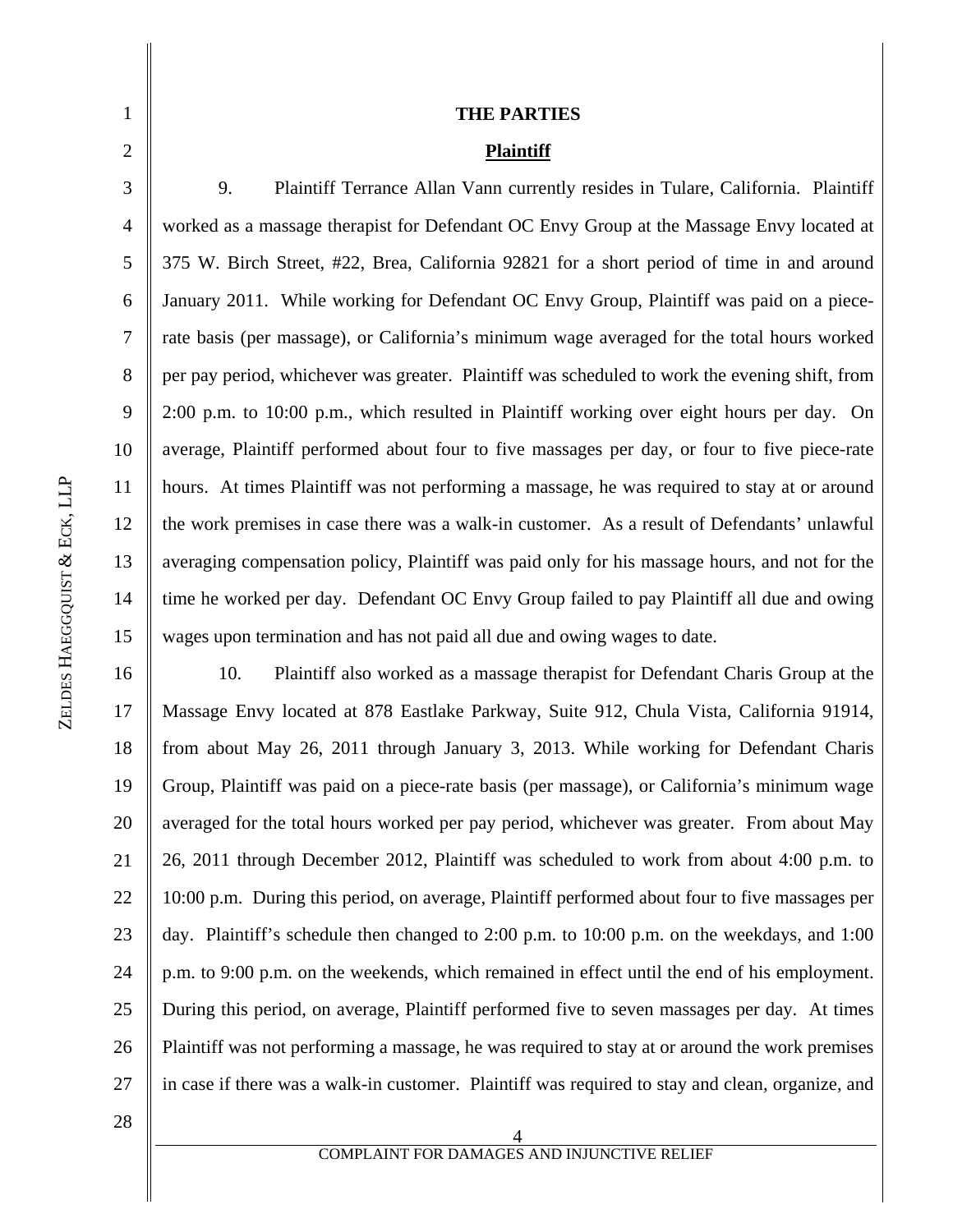1 2 3 4 do laundry for about 30 to 60 minutes after his scheduled shift. As a result of Defendants' unlawful averaging compensation policy, Plaintiff was paid only for his massage hours, and not for the time he worked per day. Defendant Charis Group failed to pay Plaintiff all due and owing wages upon termination and has not paid all due and owing wages to date.

#### **Defendants**

11. Defendant Massage Envy Franchising, LLC ("Franchisor") is a Delaware Limited Liability Company headquartered at 14350 N. 87th Street, Suite 200, Scottsdale, Arizona 85260. The Franchisor's managing member is Massage Envy, LLC, which is headquartered at the same address as the Franchisor. Defendant Franchisor is a national sales organization of independently owned franchised locations (franchisees). At all relevant times, Franchisor was Plaintiff's employer and/or the franchisees were the agents of the Franchisor and the Franchisor is vicariously liable for the acts of the franchisees as alleged herein.

13 14 15 16 17 12. Defendant OC Envy Group, Inc. is a franchisee and agent of the Franchisor and based on information and belief does business as and operates at least three Massage Envy locations: (a) 375 W. Birch Street, #22, Brea, California 92821; (b) 122 Yorba Linda Boulevard, Placentia, California 92870; and (c) 5769 East Santa Ana Canyon Road, Anaheim, California 92807.

18 19 20 21 22 23 24 25 13. Defendant Charis Group, LLC is a franchisee and agent of the Franchisor. While Charis Group's headquarters is 5654 E. Hedgehog Place, Scottsdale, Arizona 85262, based on information and belief Charis Group owns and operates, *inter alia*, two Massage Envy locations in San Diego: (a) 1091 K Street, San Diego, California 92101; and (b) 878 Eastlake Parkway, Suite 912, Chula Vista, California 91914. Charis Group, LLC does business under the name "Massage Envy Spa" at both its downtown San Diego and Chula Vista locations, however, it has not filed a fictitious business name with the San Diego County Clerk's Office.

26 27 14. At all relevant times, Defendants did, and still do, transact and conduct business in the State of California, including, but not limited to, the County of San Diego, and within

28

5

6

7

8

9

10

11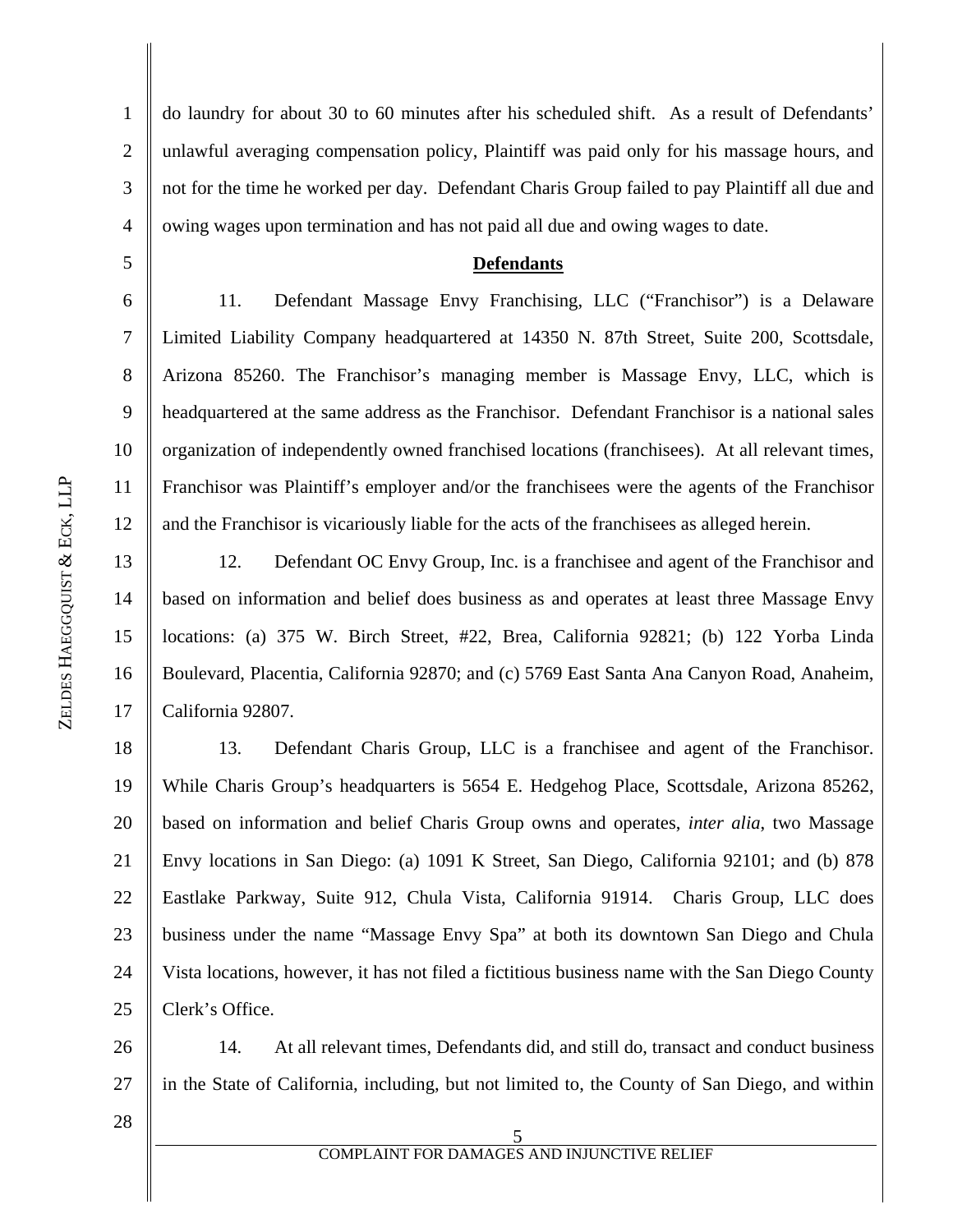1 2 3 4 the jurisdiction of this Court, the Central Division. At all times relevant to this Complaint, Defendants were Plaintiff's employer for purposes of the California wage-and-hour laws at issue in this action. Defendants' violations as described in this complaint were knowing, intentional, deliberate, and willful.

6 7 8 9 10 11 12 15. The true names and capacities of the defendants named herein under California Code of Civil Procedure ("C.C.P.") §474 as DOES 1 through 100 are presently unknown to Plaintiff, who therefore sues them by such fictitious names. Plaintiff will amend this Complaint to allege the true names and capacities of these defendants when they have been determined. Each of the fictitiously named defendants is responsible in some manner for the conduct alleged herein. The DOE defendants are private individuals, associations, partnerships, corporations, or institutes who participated in the wrongful conduct alleged herein in ways which are unknown to Plaintiff at this time.

13 14 15 16 17 18 19 16. At all times mentioned in the causes of action alleged herein, each and every defendant was an agent and/or employee of each and every other defendant. In doing the things alleged in the causes of action stated herein, each and every defendant was acting within the course and scope of this agency or employment and was acting with the consent, permission, and authorization of each of the remaining defendants. All actions of each defendant, as alleged in the causes of action stated herein, were ratified and approved by every other defendant or its officers or managing agents.

## **MASSAGE ENVY'S UNLAWFUL CONDUCT**

21 22 23 24 25 26 17. Massage Envy touts that throughout the past decade it has "become the largest massage therapy franchise system in the industry and continues to expand its nationwide presence." The Franchisor promises the franchisees to provide a business plan with "strong margins and attractive returns with average annual unit volume of more than \$1.2 million.<sup>\*\*</sup> A necessary component of achieving these "strong margins" and "attractive returns" is minimizing the cost of labor. As a part of this plan, the Franchisor has promulgated a uniform

27 28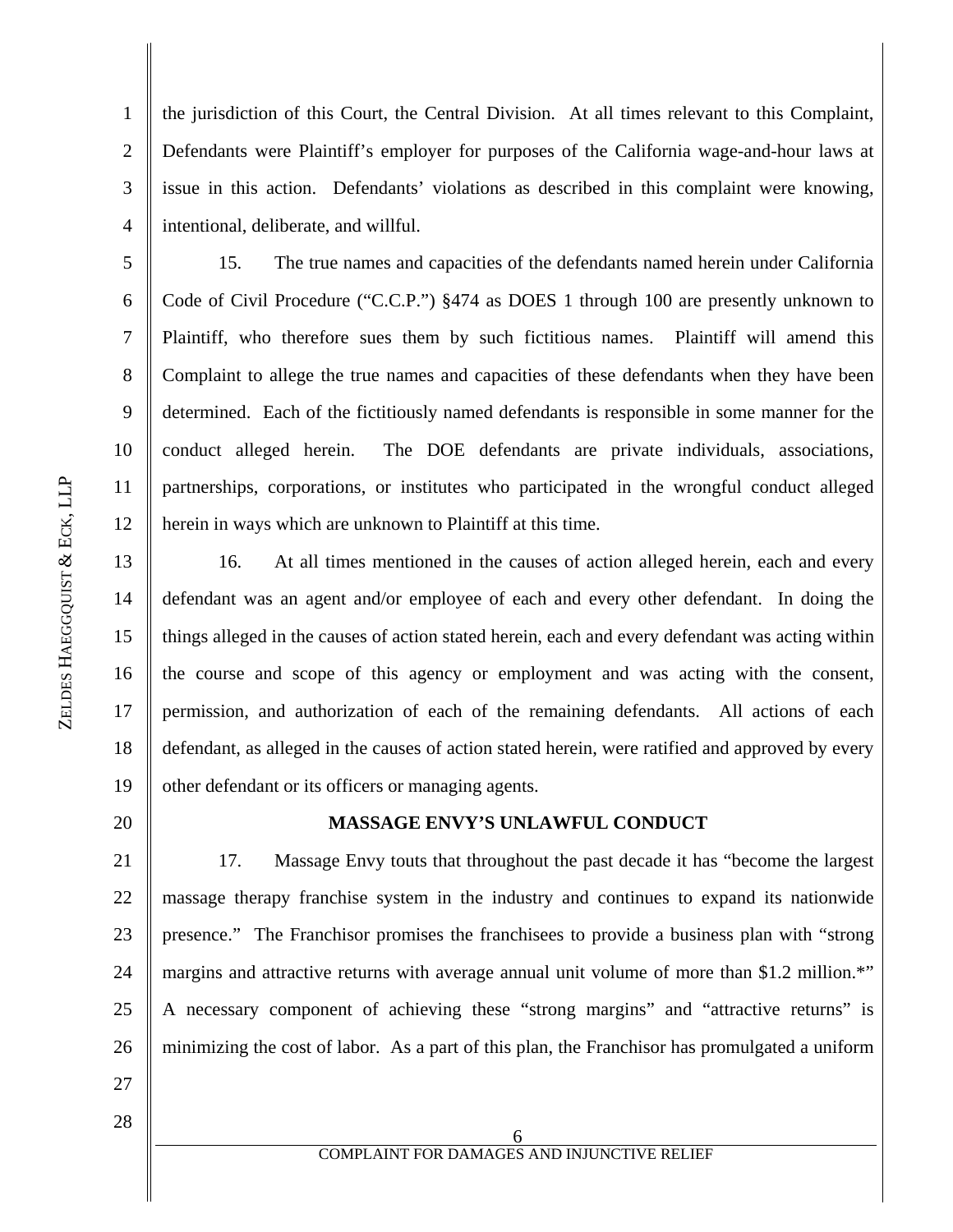1 2 compensation policy that unlawfully averages Massage Envy's non-exempt California employees' compensation.

3 4 5 6 7 8 9 10 11 12 13 14 18. The Franchisor enters into agreements with the franchisees whereby the Franchisor has the power to control, and in fact controls, the overall business operations of the franchisees, including without limitation: (a) creating and providing the franchisees' overall business plan; (b) providing comprehensive training and marketing to the franchisees; (c) providing a robust support system that includes everything from field training to massage therapist recruitment support; (d) providing direction in all phases of the start-up process, from site selection to grand opening promotions, creating the business plan, and everything in between; (e) providing the hours of operation; (f) dictating the compensation methodology for non-exempt employees; and (g) providing business operations, policies, and procedures manuals. The Franchisor supports the franchisees throughout the life of their massage therapy franchise. In return, the franchisees are required to comply with the Franchisor's policies, procedures, and practices, including the compensation policy set forth herein.

15 16 17 19. Massage Envy's uniform compensation policy mandates that Plaintiff and nonexempt employees are paid on a piece-rate basis (*e.g.*, per massage), or California's minimum wage *averaged* for the total hours worked per pay period, whichever is greater:

At the end of each pay period we take your total hours times \$8.00 per hour and compare that to how much you earned doing massage, without tips, and you get whichever amount is greater.

20 21 22 23 24 25 20. The inequitable and unlawful result of Massage Envy's compensation plan is a failure to pay Plaintiff and putative Class members for all non-piece-rate hours. For example, Plaintiff was typically subject to Massage Envy's control for more than eight hours per day, but he was compensated only for the time spent actually performing a massage even through the time spent massaging was less than the total hours he worked. Plaintiff and putative Class members should have been, but were not, paid for the entire time during which they were

26

18

19

27 28 3 Snippet from Massage Therapist Compensation/Bonus/Benefits Breakdown Compensation Plan, dated 10/2010.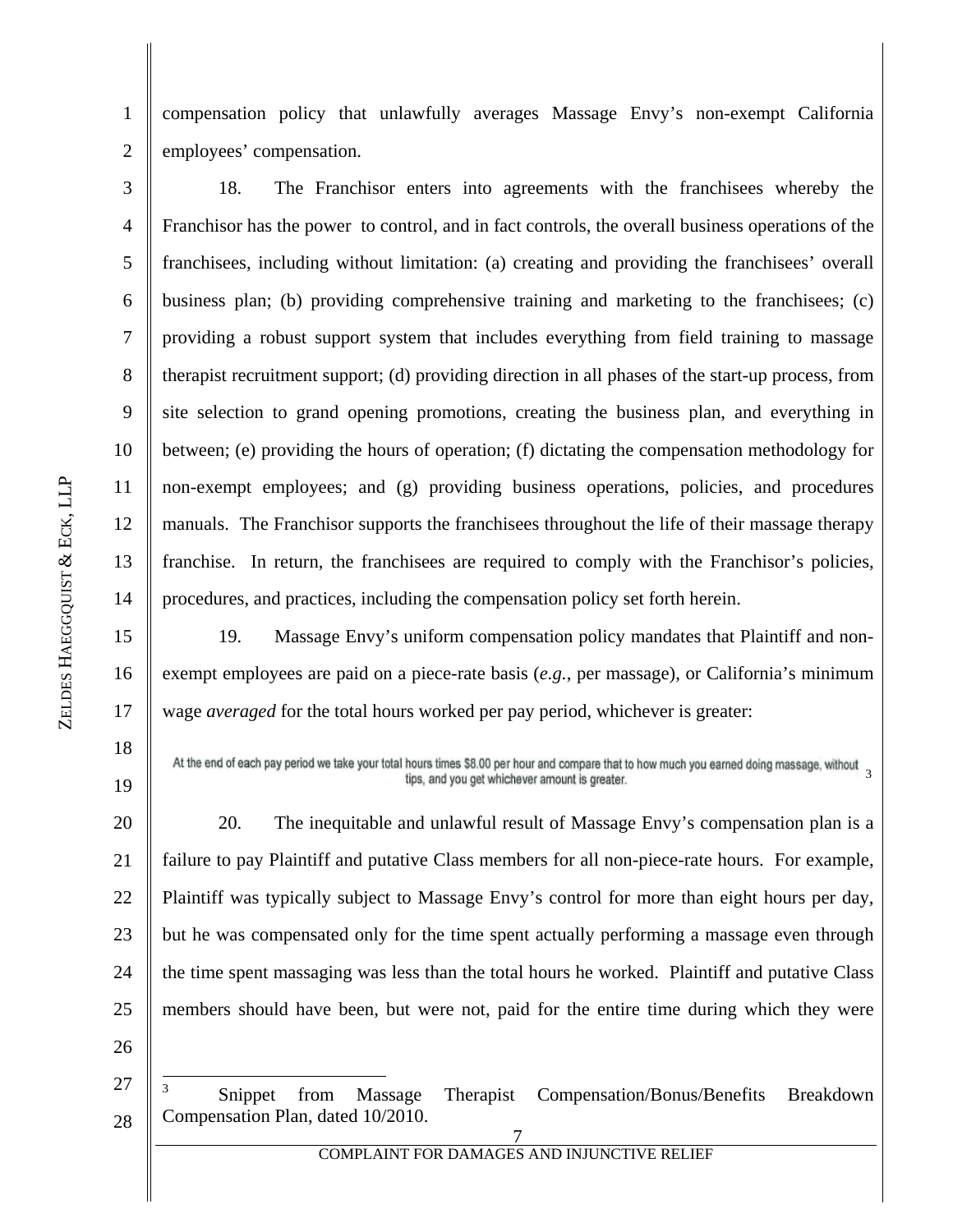12

13

14

19

20

1 2 subject to the control of Massage Envy, including all the time they were suffered or permitted to work, whether or not required to do so.

3 4 5 6 21. To make matters worse, Massage Envy failed to, among other things, itemize on Plaintiff's and the putative Class members' wage statements the hours they worked for each pay period and/or the number of piece-rate units earned and any applicable piece rate, making it difficult for Plaintiff and the putative Class to determine and calculate the unpaid wages owed.

8 9 10 11 22. As a direct and proximate result of the unlawful actions of Massage Envy, Plaintiff and putative Class members have suffered, and continue to suffer, from loss of wages in amounts as yet unascertained, but subject to proof at trial in amounts in excess of the minimum jurisdiction of this Court.

### **CLASS ACTION ALLEGATIONS**

23. Plaintiff realleges and incorporates herein by reference each and every allegation in the preceding and subsequent paragraphs.

15 16 17 18 24. Plaintiff brings this action on behalf of himself and all others pursuant to California Code of Civil Procedure §382 because there is a well-defined community of interest in the litigation and the proposed Class is easily ascertainable. Plaintiff seeks to represent the following Class:

All massage therapists and estheticians who are employed or have been employed by Massage Envy in California within four (4) years of the filing of this Complaint through the date of final disposition of this action.

21 22 23 24 25. On information and belief, the legal and factual issues are common to the Class and affected all members of the Class. Plaintiff reserves the right to amend or modify the Class description with greater specificity, and/or further division into subclasses, and/or limitation to particular issues.

25 26 27 26. The members of the Class as defined are so numerous that joinder of all the members of the Class is impracticable. While the precise number of Class members has not been determined at this time, Plaintiff is informed and believes that Massage Envy during the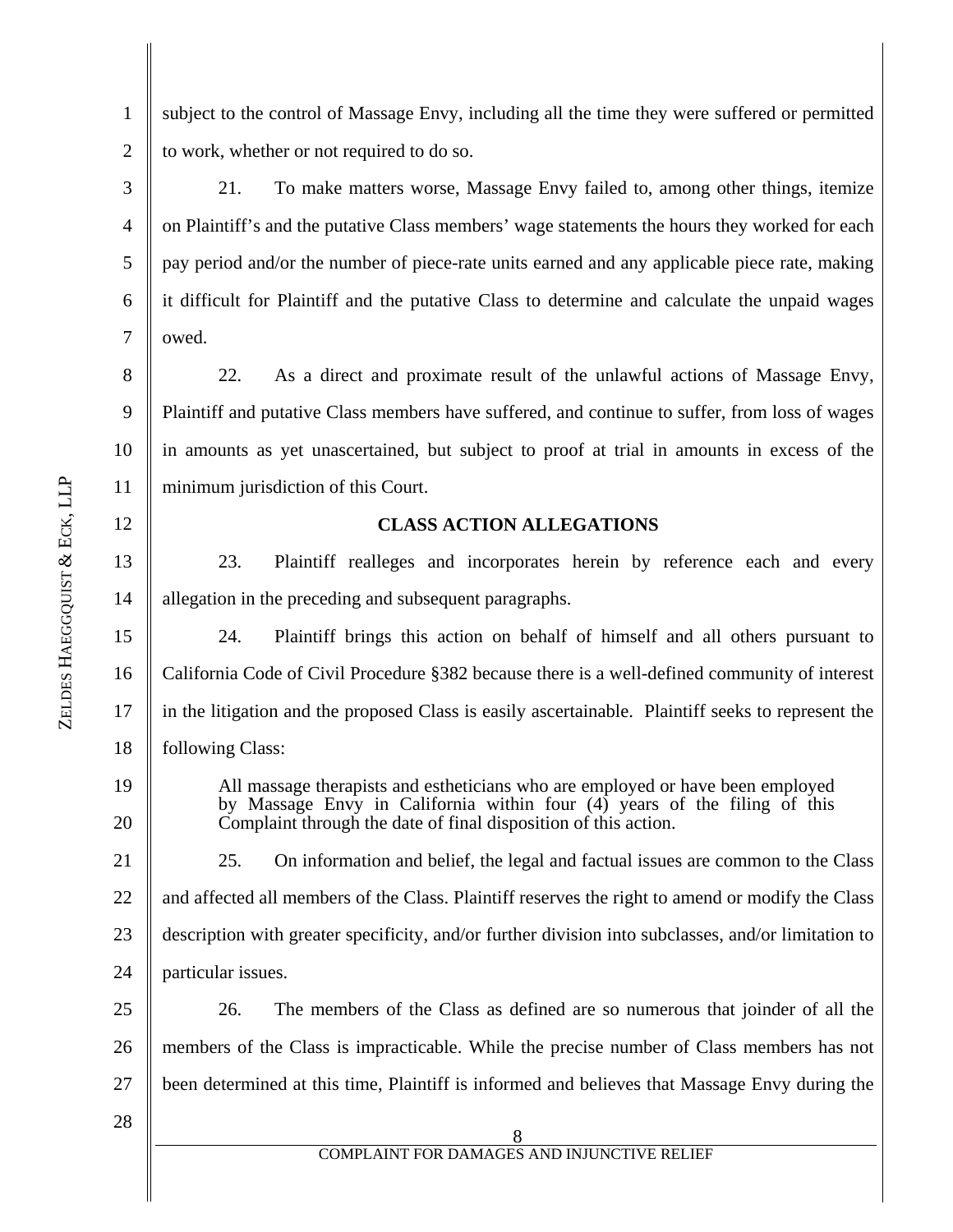9 COMPLAINT FOR DAMAGES AND INJUNCTIVE RELIEF 1 2 3 4 5 6 7 8 9 10 11 12 13 14 15 16 17 18 19 20 21 22 23 24 25 26 27 28 relevant time period likely employed more than 3,000 massage therapists and estheticians in California who are, or have been, affected by Massage Envy's unlawful practices as alleged herein. With turnover, the size of the Class could potentially be much higher. 27. Upon information and belief, Plaintiff alleges that Massage Envy's employment records would provide information as to the number and location of all Class members. Joinder of all members of the proposed Class is not practicable. 28. There are questions of law and fact common to the Class predominating over any questions affecting only individual Class members. These common questions of law and fact include, without limitation: (a) Whether Massage Envy violated the Labor Code and IWC Wage Orders as a result of the allegations described in this complaint; (b) Whether Massage Envy violated the Labor Code and IWC Wage Orders by compensating Plaintiff and other Class members at rates below the required minimum wage rate; (c) Whether Massage Envy violated the Labor Code and IWC Wage Orders by failing to, among other things, maintain accurate records of Plaintiff and other Class members' earned wages and work periods, itemize all hours worked and wages earned, and accurately maintain other records pertaining to Plaintiff and the other Class members; (d) Whether Massage Envy violated the Labor Code and IWC Wage Orders by failing to pay all earned wages due and/or premium wages due and owing at the time that the employment of any Class members, including Plaintiff ended; (e) Whether Massage Envy failed to pay Class members, including Plaintiff, statutory penalties pursuant to Labor Code §§201, 202, 203; (f) Whether Defendant violated the Labor Code and IWC Wage Orders by failing to provide paid rest periods to Plaintiff and other Class members and/or pay appropriate compensation in lieu of, in violation of California law; (g) Whether Massage Envy violated the UCL;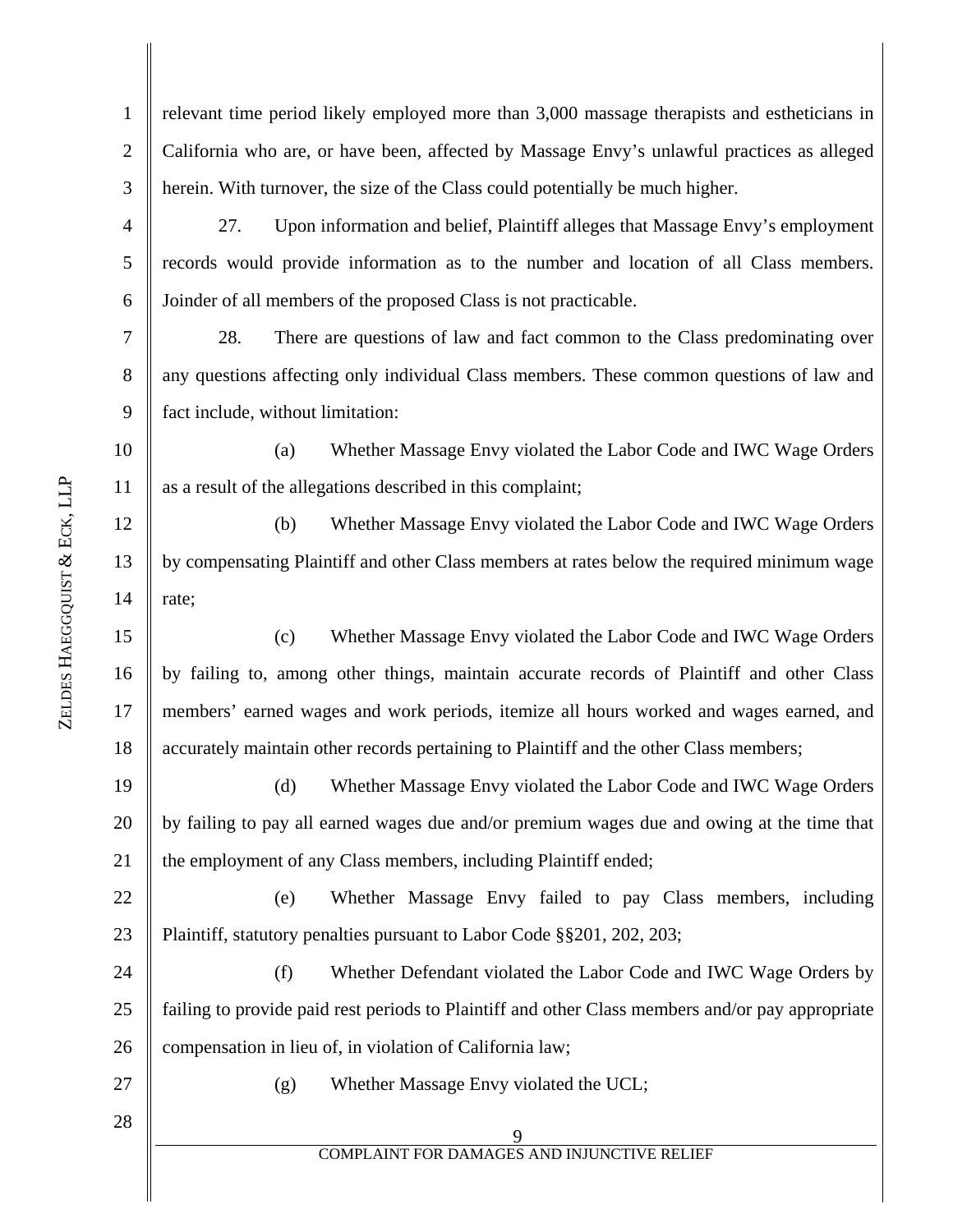1 2 3 4 (h) Whether Plaintiff and other Class members are entitled to damages, restitution, wages, statutory penalties, premium wages, declaratory, injunctive and declaratory relief, attorneys' fees, interest, costs, and other relief pursuant to the Labor Code, IWC Wage Orders, and the UCL.

6 29. There are no individualized factual or legal issues for the court to resolve that would prevent this case from proceeding as a class action.

7 8 9 10 30. The claims of the named Plaintiff are typical of the claims of the Class. Plaintiff and all members of the Class sustained injuries and damages arising out of and caused by Massage Envy's common course of conduct in violation of California laws, regulations, and statutes as alleged herein.

31. Plaintiff will fairly and adequately represent and protect the interests of the members of the Class. Plaintiff has no interests that are adverse to the Class. Counsel who represent Plaintiff are competent and experienced in litigating large class actions.

14 15 16 17 18 19 32. A class action is superior to other available means for the fair and efficient adjudication of this controversy. Individual joinder of all Class members is not practicable, and questions of law and fact common to the Class predominate over any questions affecting only individual members of the Class. Each member of the Class has been damaged and is entitled to recovery by reason of Massage Envy's unlawful policy and/or practices described herein.

20 21 22 23 33. Class action treatment will allow those similarly situated persons to litigate their claims in the manner that is most efficient and economical for the parties and the judicial system. Plaintiff is unaware of any difficulties that are likely to be encountered in the management of this action that would preclude its maintenance as a class action.

24 25 26

# **FIRST CAUSE OF ACTION**

## **Failure to Pay California-Mandated Minimum Wages In Violation of Labor Code §1197 and IWC Wage Order 2-2001**

27 28 34. Plaintiff realleges and incorporates herein by reference each and every allegation in the preceding and subsequent paragraphs.

5

11

12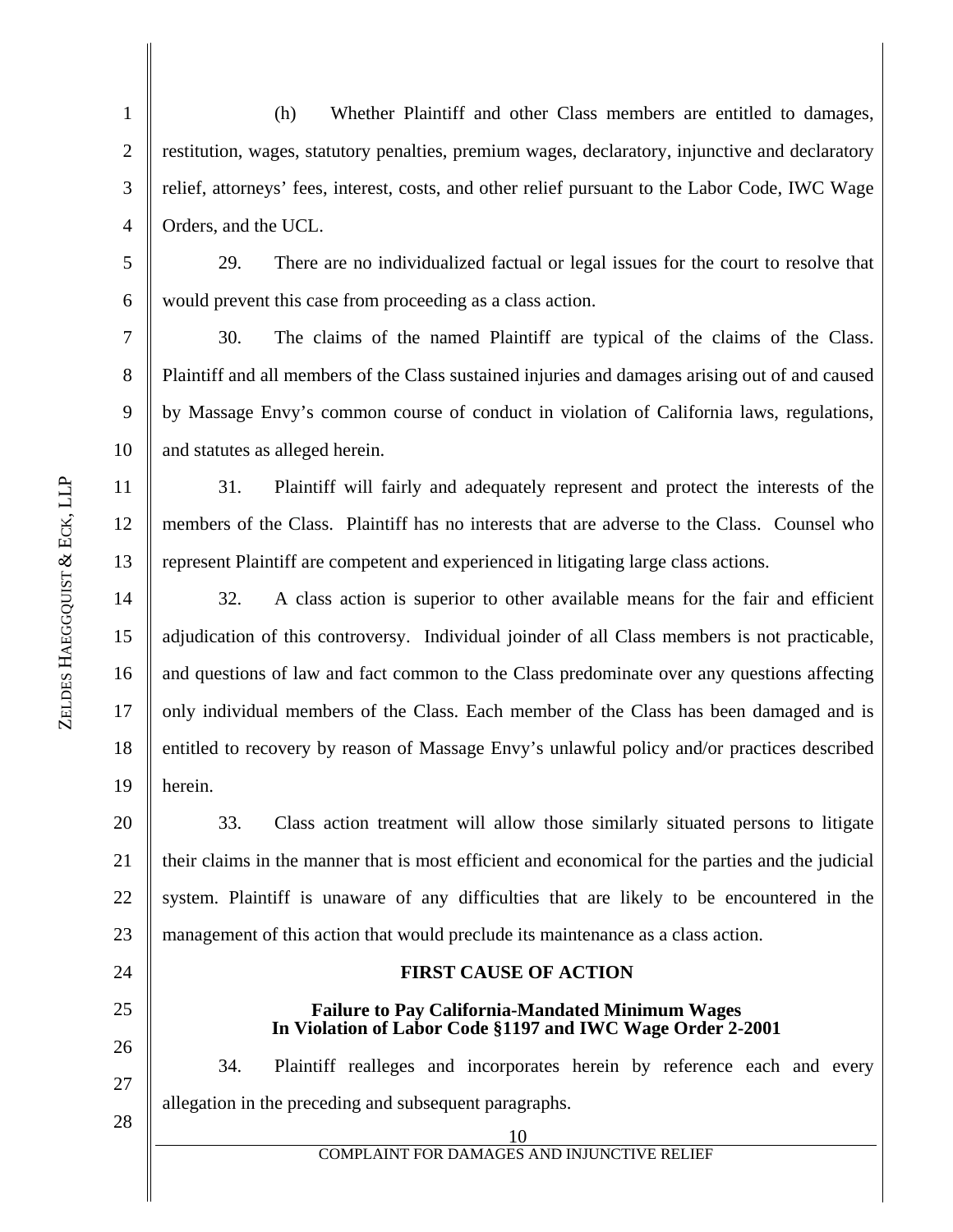11 1 2 3 4 5 6 7 8 9 10 11 12 13 14 15 16 17 18 19 20 21 22 23 24 25 26 27 28 35. Labor Code §1197 states: "The minimum wage for employees fixed by the commission is the minimum wage to be paid to employees, and the payment of a less wage than the minimum so fixed is unlawful." 36. Plaintiff and the Class are classified as members of the Personal Service Industry governed by California Wage Order 2-2001 ("Wage Order No. 4"), 8 C.C.R. §11040(4)(B). Subdivision 4(B) of Wage Order No. 4 provides as follows: Every employer shall pay to each employee, on the established payday for the period involved, not less than the applicable minimum wage for all hours worked in the payroll period, whether the remuneration is measured by time, piece, commission, or otherwise. 37. "Hours worked" is defined in subdivision 2(K) of Wage Order No. 4 as "the time during which an employee is subject to the control of an employer, and includes all the time the employee is suffered or permitted to work, whether or not required to do so." 38. In California, using a method of averaging employees' hours worked in a given pay period in order to compute minimum wage obligations violates the minimum wage law. *Gonzalez v. Downtown LA Motors, LP*, 215 Cal. App. 4th 36 (2013); *Armenta v. Osmose, Inc.*, 135 Cal. App. 4th 314 (2005). 39. Massage Envy's compensation policy violates IWC Wage Order No. 4 because this uniform compensation policy mandates that non-exempt employees are paid on a piecerate basis (*e.g.*, per massage), or California's minimum wage *averaged* for the total hours worked per pay period. Defendants' policy permits Massage Envy to extract lengthy work weeks from its employees without paying them for all hours worked. Massage Envy did in fact extract lengthy work weeks from Plaintiff and the Class without paying them for all hours worked. 40. Pursuant to Labor Code §1194, "… any employee receiving less than the legal minimum wage … applicable to the employee is entitled to recover in a civil action the unpaid balance of the full amount of this minimum wage … including interest thereon, reasonable attorney's fees, and costs of suit." Because Plaintiff and the Class suffered damage as a direct result of Massage Envy's unlawful compensation policy, Plaintiff and the Class are entitled to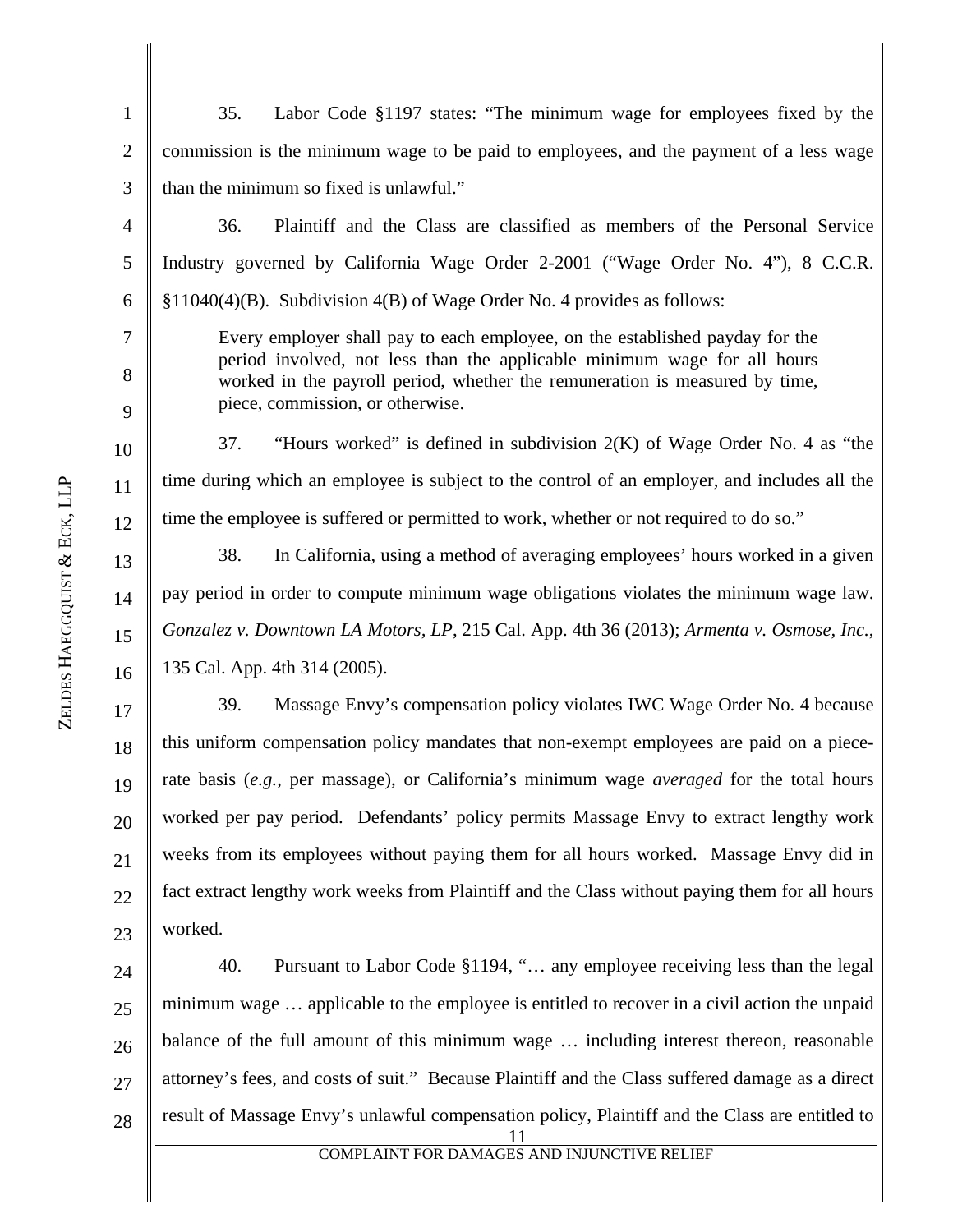| $\overline{2}$ | required to be paid, including interest thereon, reasonable attorneys' fees, and costs of suit.                                                                      |  |  |  |  |
|----------------|----------------------------------------------------------------------------------------------------------------------------------------------------------------------|--|--|--|--|
| 3              | 41.<br>In addition, pursuant to Labor Code $\S1194.2(a)$ , Plaintiff and the Class are                                                                               |  |  |  |  |
| 4              | entitled to "recover liquidated damages in an amount equal to the wages unlawfully unpaid and                                                                        |  |  |  |  |
| 5              | interest thereon."                                                                                                                                                   |  |  |  |  |
| 6              | 42.<br>Also, pursuant to Labor Code §1197.1, Plaintiff and the Class are entitled to                                                                                 |  |  |  |  |
| 7              | claim all applicable civil penalties as a direct result of Massage Envy's policy and practice of                                                                     |  |  |  |  |
| 8              | paying Plaintiff and the Class a wage less than the minimum fixed by an order of the                                                                                 |  |  |  |  |
| 9              | commission.                                                                                                                                                          |  |  |  |  |
| 10             | <b>SECOND CAUSE OF ACTION</b>                                                                                                                                        |  |  |  |  |
| 11             | <b>Failure to Timely Pay Wages After Termination or Resignation</b><br>In Violation of Labor Code §§201, 202, and 203                                                |  |  |  |  |
| 12             | 43.<br>Plaintiff realleges and incorporates herein by reference each and every                                                                                       |  |  |  |  |
| 13             | allegation in the preceding and subsequent paragraphs.                                                                                                               |  |  |  |  |
| 14             | 44.<br>Labor Code §201(a) states: "If an employer discharges an employee, the wages                                                                                  |  |  |  |  |
| 15             | earned and unpaid at the time of discharge are due and payable immediately."                                                                                         |  |  |  |  |
| 16             | 45.<br>Labor Code $\S202(a)$ states:                                                                                                                                 |  |  |  |  |
| 17<br>18       | If an employee not having a written contract for a definite period quits his or<br>her employment, his or her wages shall become due and payable not later than      |  |  |  |  |
| 19             | 72 hours thereafter, unless the employee has given 72 hours previous notice of<br>his or her intention to quit, in which case the employee is entitled to his or her |  |  |  |  |
| 20             | wages at the time of quitting. Notwithstanding any other provision of law, an<br>employee who quits without providing a 72- hour notice shall be entitled to         |  |  |  |  |
| 21             | receive payment by mail if he or she so requests and designates a mailing<br>address. The date of the mailing shall constitute the date of payment for               |  |  |  |  |
| 22             | purposes of the requirement to provide payment within 72 hours of the notice of<br>quitting.                                                                         |  |  |  |  |
| 23             | Massage Envy willfully failed to timely pay Plaintiff and a large portion of the<br>46.                                                                              |  |  |  |  |
| 24             | proposed Class all of their wages due for work performed and this failure continued through                                                                          |  |  |  |  |
| 25             | the time in which Plaintiff and many Class members quit or were discharged from their                                                                                |  |  |  |  |
| 26             | employment with Massage Envy. As a result, Massage Envy violated Labor Code §§201 and                                                                                |  |  |  |  |
| 27             | 202.                                                                                                                                                                 |  |  |  |  |
| 28             |                                                                                                                                                                      |  |  |  |  |
|                | 12<br><b>COMPLAINT FOR DAMAGES AND INJUNCTIVE RELIEF</b>                                                                                                             |  |  |  |  |

recovery of the full amount of the difference between what they were paid and what they were

║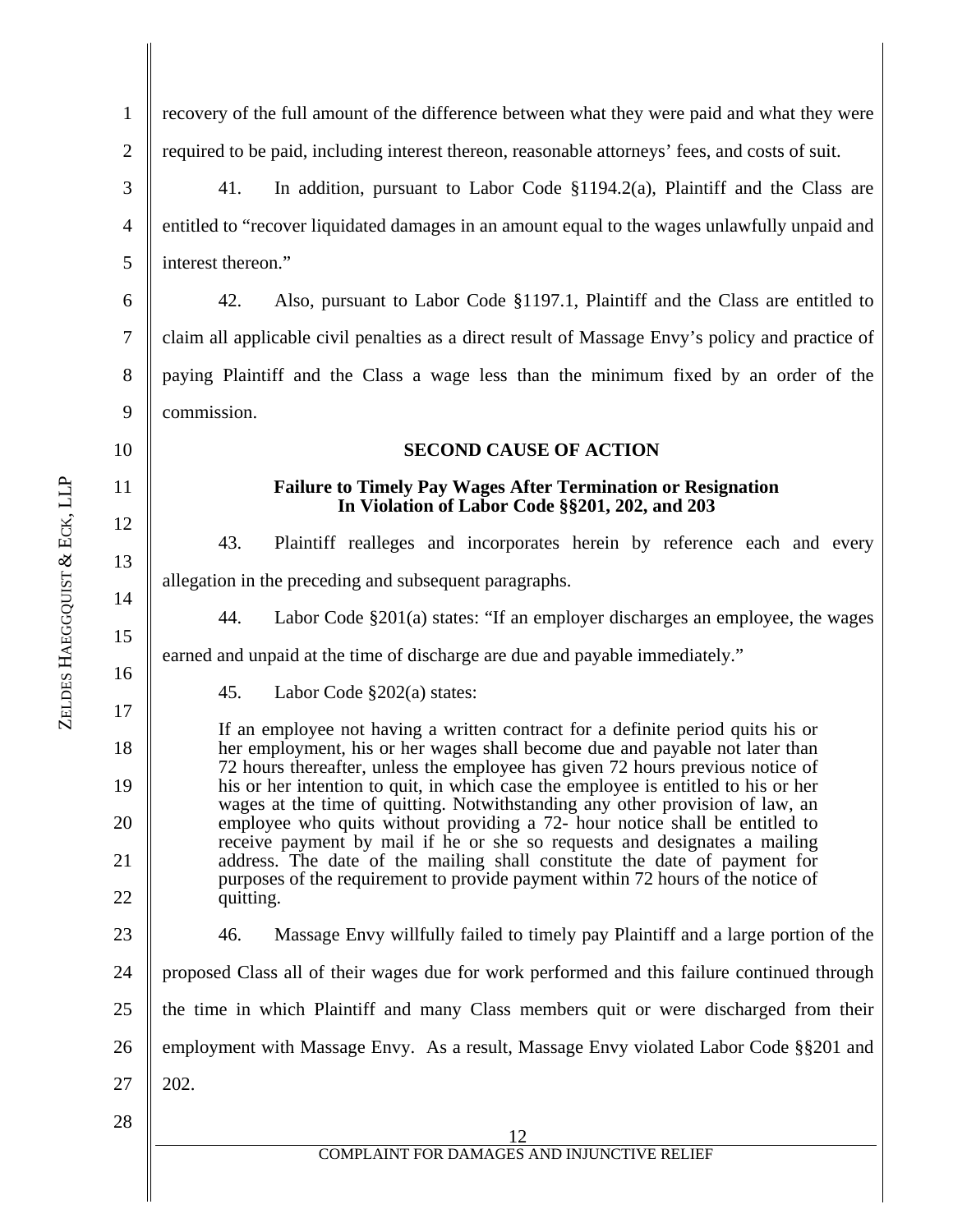47. Labor Code §203 states:

 (a) If an employer willfully fails to pay, without abatement or reduction, in accordance with Sections 201, 201.3, 201.5, 202, and 205.5, any wages of an employee who is discharged or who quits, the wages of the employee shall continue as a penalty from the due date thereof at the same rate until paid or until an action therefor is commenced; but the wages shall not continue for more than 30 days. An employee who secretes or absents himself or herself to avoid payment to him or her, or who refuses to receive the payment when fully tendered to him or her, including any penalty then accrued under this section, is not entitled to any benefit under this section for the time during which he or she so avoids payment.

 (b) Suit may be filed for these penalties at any time before the expiration of the statute of limitations on an action for the wages from which the penalties arise.

48. Plaintiff and the Class they seek to represent are entitled to compensation for all forms of wages earned, but to date have not received such compensation therefore entitling them to penalties under Labor Code §203.

49. More than 30 days have passed since Plaintiff and many affected Class members have left Massage Envy's employ, and on information and belief, have not received payment pursuant to Labor Code §§201, 202 and 203. As a consequence of Massage Envy's willful conduct in not paying all earned wages, Plaintiff and many Class members are entitled to 30 days' wages as a premium wage or penalty under Labor Code §203.

#### **THIRD CAUSE OF ACTION**

#### **Failure to Provide Itemized Employee Wage Statements In Violation of Labor Code §§226, 1174, 1175, and IWC Wage Orders**

20 21 50. Plaintiff realleges and incorporates herein by reference each and every allegation in the preceding and subsequent paragraphs.

22 23 24 25 26 51. Labor Code §226(a) requires Massage Envy to, *inter alia*, itemize in wage statements: gross wages earned; total hours worked by the employee; the number of piece-rate unites earned and any applicable piece rate if the employee is paid on a piece-rate basis; all deductions from payment of wages; and all applicable hourly rates in effect during the pay period and the corresponding number of hours worked at each hourly rate by the employee.

- 27
- 28

1

2

3

4

5

6

7

8

9

10

11

12

13

14

15

16

17

18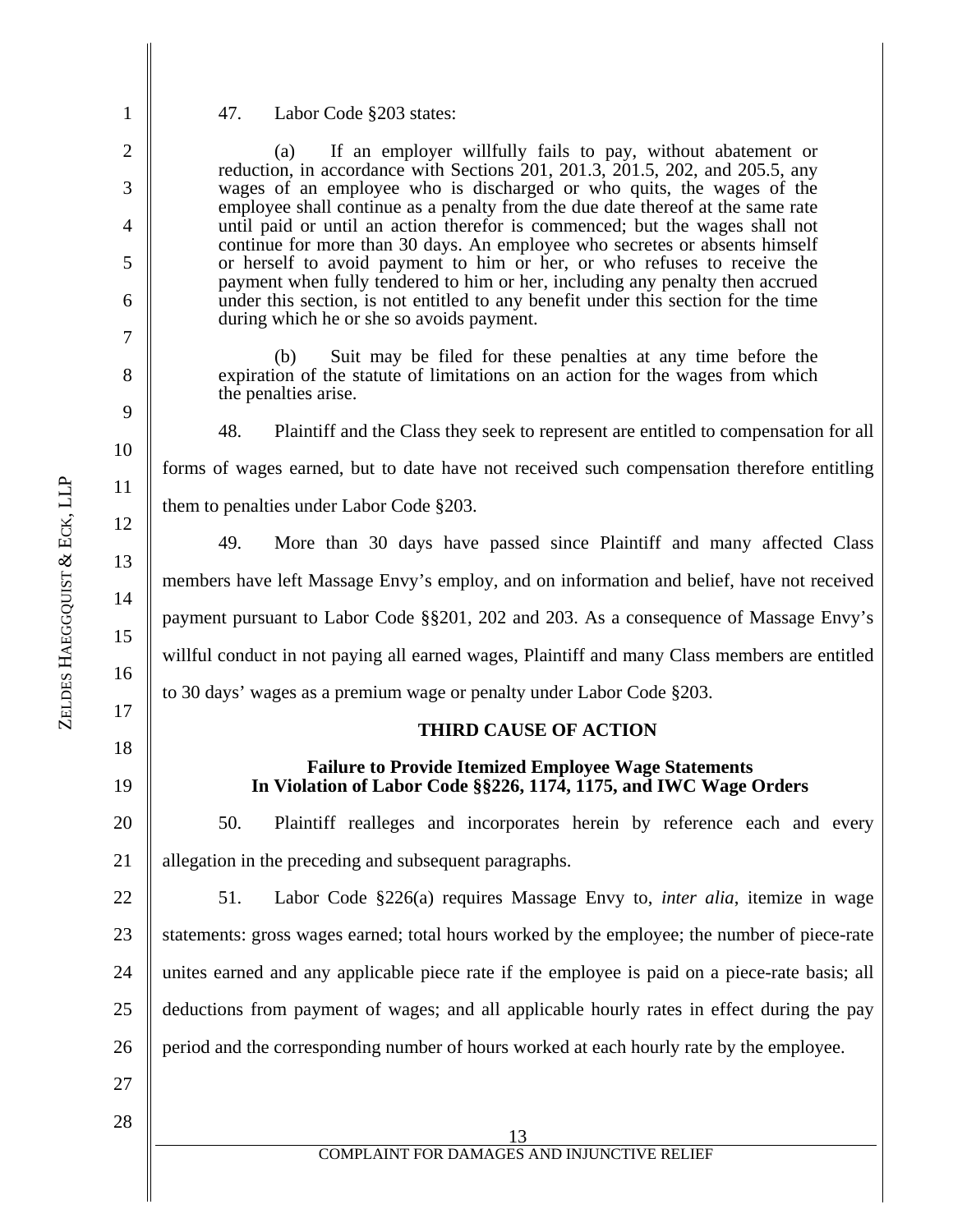| $\mathbf{1}$     | 52.<br>Massage Envy knowingly and intentionally failed to comply with Labor Code                                                                                                     |  |  |  |
|------------------|--------------------------------------------------------------------------------------------------------------------------------------------------------------------------------------|--|--|--|
| $\mathbf{2}$     | §226(a) on each and every wage statement that was provided to Plaintiff and members of the                                                                                           |  |  |  |
| $\mathfrak{Z}$   | proposed Class by failing to, <i>inter alia</i> , report total hours worked by each employee, report the                                                                             |  |  |  |
| $\overline{4}$   | number of piece-rate units earned and any applicable rate, and report all applicable hourly                                                                                          |  |  |  |
| $\mathfrak{S}$   | rates in effect and corresponding number of hours worked.                                                                                                                            |  |  |  |
| 6                | 53.<br>By failing to keep adequate records as required by Labor Code §§226 and                                                                                                       |  |  |  |
| $\boldsymbol{7}$ | 1174(d), Massage Envy has injured Plaintiff and the Class and made it difficult to calculate the                                                                                     |  |  |  |
| $8\,$            | unpaid wages earned (including wages, interest and penalties thereon) due to Plaintiff and the                                                                                       |  |  |  |
| $\mathbf{9}$     | Class.                                                                                                                                                                               |  |  |  |
| 10               | 54.<br>Labor Code $\S 226(e)$ and (h) provides for the remedy for the violations                                                                                                     |  |  |  |
| 11               | described above:                                                                                                                                                                     |  |  |  |
| 12               | $(e)(1)$ An employee suffering injury as a result of a knowing and                                                                                                                   |  |  |  |
| 13               | intentional failure by an employer to comply with subdivision (a) is entitled to<br>recover the greater of all actual damages or fifty dollars (\$50) for the initial pay            |  |  |  |
| 14               | period in which a violation occurs and one hundred dollars (\$100) per<br>employee for each violation in a subsequent pay period, not to exceed an                                   |  |  |  |
| 15               | aggregate penalty of four thousand dollars (\$4,000), and is entitled to an award<br>of costs and reasonable attorney's fees.                                                        |  |  |  |
| 16               | ***                                                                                                                                                                                  |  |  |  |
| 17<br>18         | An employee may also bring an action for injunctive relief to<br>(h)<br>ensure compliance with this section, and is entitled to an award of costs and<br>reasonable attorney's fees. |  |  |  |
| 19               | 55.<br>By failing to keep adequate time records required by Labor Code §§226 and                                                                                                     |  |  |  |
| 20               | 1174(d), Massage Envy has injured Plaintiff and Class members and made it difficult to                                                                                               |  |  |  |
| 21               | calculate the unpaid wages due Plaintiff and members of the Class and Plaintiff and each Class                                                                                       |  |  |  |
| 22               | member so injured is entitled up to \$4,000 in penalties.                                                                                                                            |  |  |  |
| 23               | Plaintiff and the Class he seeks to represent are entitled to Labor Code $\S226(e)$<br>56.                                                                                           |  |  |  |
| 24               | penalties in an amount to be determined at trial, not to exceed \$4,000 per Plaintiff and Class                                                                                      |  |  |  |
| 25               | members, cost of suit, attorneys' fees, and injunctive relief per Labor Code §226(h).                                                                                                |  |  |  |
| 26               |                                                                                                                                                                                      |  |  |  |
| 27               |                                                                                                                                                                                      |  |  |  |
| 28               | 14<br>COMPLAINT FOR DAMAGES AND INJUNCTIVE RELIEF                                                                                                                                    |  |  |  |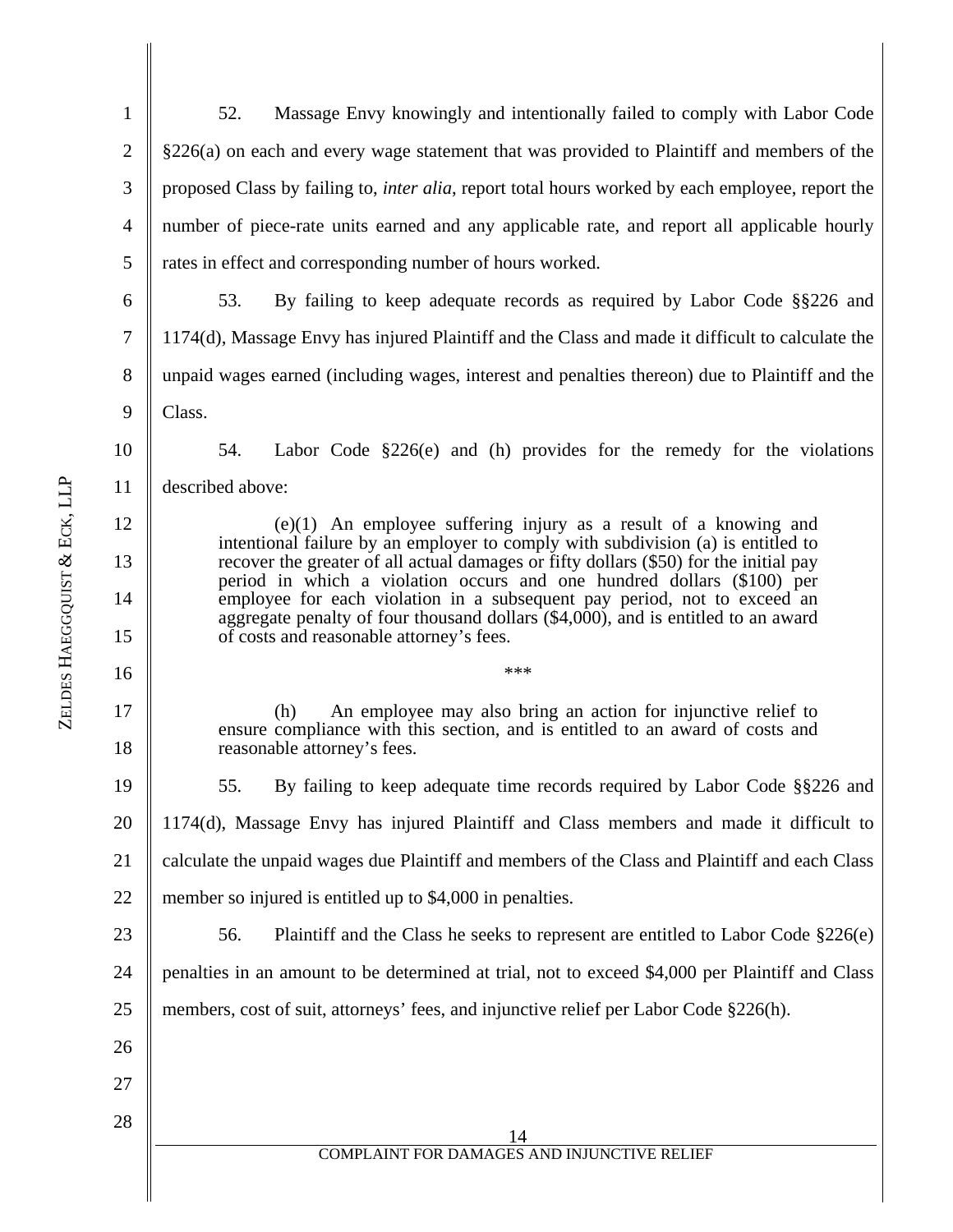| 1              | <b>FOURTH CAUSE OF ACTION</b>                                                                                                                                                                                                                                                                        |  |  |  |
|----------------|------------------------------------------------------------------------------------------------------------------------------------------------------------------------------------------------------------------------------------------------------------------------------------------------------|--|--|--|
| $\overline{2}$ | <b>Failure to Provide Paid Rest Periods and/or</b>                                                                                                                                                                                                                                                   |  |  |  |
| 3              | Pay Appropriate Compensation in Lieu Thereof<br>In Violation of Labor Code §§226.7 and 1194 and IWC Wage Orders                                                                                                                                                                                      |  |  |  |
| $\overline{4}$ | 57.<br>The allegations of each of the preceding paragraphs are realleged and                                                                                                                                                                                                                         |  |  |  |
| 5              | incorporated herein by reference.                                                                                                                                                                                                                                                                    |  |  |  |
| 6              | 58.<br>Labor Code §226.7 states:                                                                                                                                                                                                                                                                     |  |  |  |
| 7<br>8         | No employer shall require any employee to work during any<br>(a)<br>meal or rest period mandated by an applicable order of the Industrial Welfare<br>Commission.                                                                                                                                     |  |  |  |
| 9              | If an employer fails to provide an employee a meal period or rest<br>(b)                                                                                                                                                                                                                             |  |  |  |
| 10             | period in accordance with an applicable order of the Industrial Welfare<br>Commission, the employer shall pay the employee one additional hour of pay at<br>the employee's regular rate of compensation for each work day that the meal or                                                           |  |  |  |
| 11             | rest period is not provided.                                                                                                                                                                                                                                                                         |  |  |  |
| 12             | 59.<br>IWC Wage Order 2-2001 §12 states with regards to rest periods:                                                                                                                                                                                                                                |  |  |  |
| 13             | Every employer shall authorize and permit all employees to take<br>(a)<br>rest periods, which insofar as practicable shall be in the middle of each work                                                                                                                                             |  |  |  |
| 14<br>15       | period. The authorized rest period time shall be based on the total hours worked<br>daily at the rate of ten $(10)$ minutes net rest time per four $(4)$ hours or major<br>fraction thereof.                                                                                                         |  |  |  |
| 16<br>17       | However, a rest period need not be authorized for employees whose<br>total daily work time is less than three and one-half $(3\frac{1}{2})$ hours. Authorized rest<br>period time shall be counted as hours worked for which there shall be no<br>deduction from wages.                              |  |  |  |
| 18<br>19<br>20 | If an employer fails to provide an employee a rest period in<br>(b)<br>accordance with the applicable provisions of this Order, the employer shall pay<br>the employee one (1) hour of pay at the employee's regular rate of<br>compensation for each work day that the rest period is not provided. |  |  |  |
| 21             | Defendant violated Labor Code §226.7 and the wage orders by failing to<br>60.                                                                                                                                                                                                                        |  |  |  |
| 22             | schedule and permit paid rest periods and by failing to provide one hour of additional wages at                                                                                                                                                                                                      |  |  |  |
| 23             | the employees' regular rate of compensation for each work day that the paid rest periods were                                                                                                                                                                                                        |  |  |  |
| 24             | not permitted. See Bluford v. Safeway Inc., 216 Cal. App. 4th 864, 872 (2013) ("a piece-rate                                                                                                                                                                                                         |  |  |  |
| 25             | compensation formula that does not compensate separately for rest periods does not comply                                                                                                                                                                                                            |  |  |  |
| 26             | with California minimum wage law.").                                                                                                                                                                                                                                                                 |  |  |  |
| 27             |                                                                                                                                                                                                                                                                                                      |  |  |  |
| 28             | COMPLAINT FOR DAMAGES AND INJUNCTIVE RELIEF                                                                                                                                                                                                                                                          |  |  |  |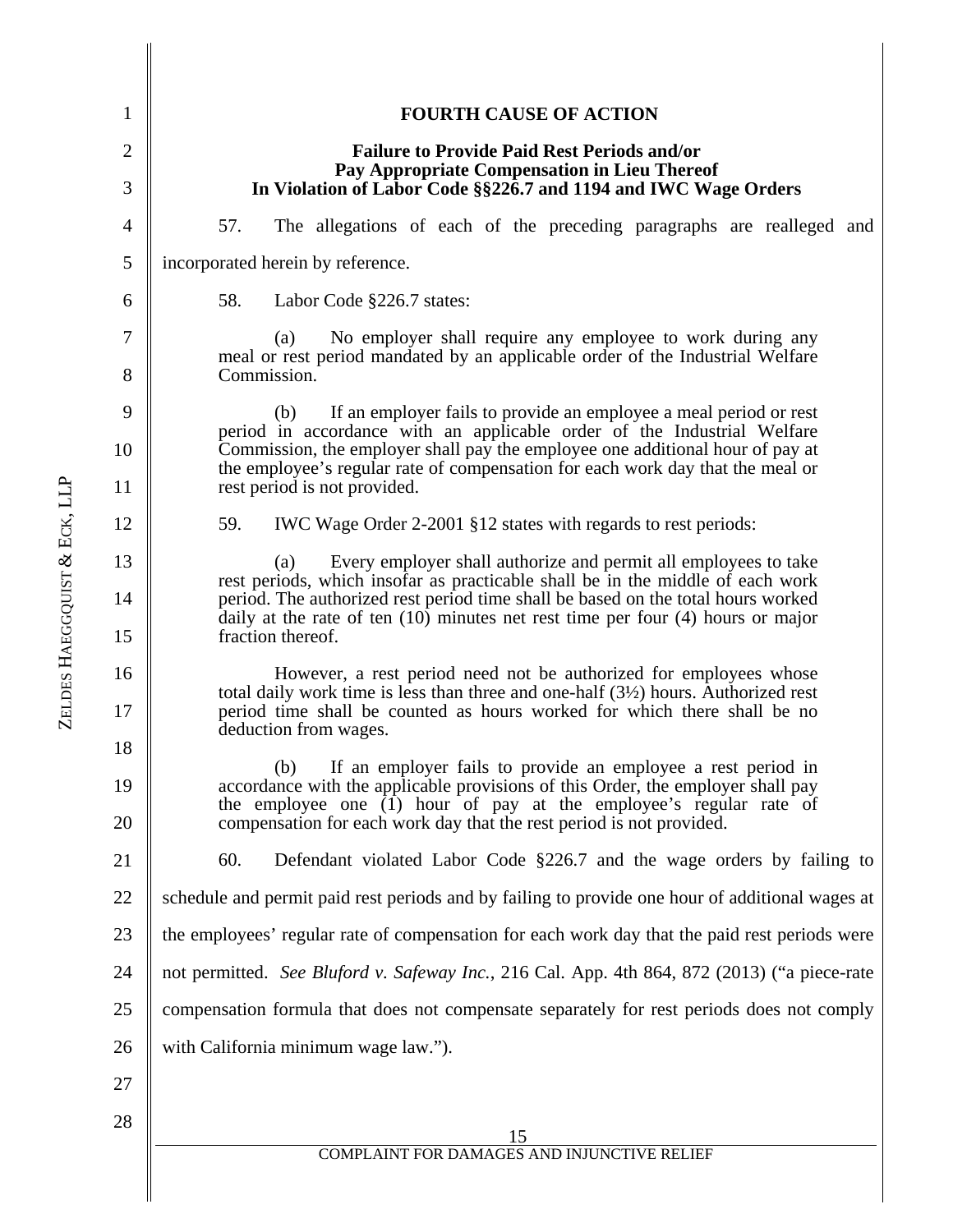11

12

13

14

15

16

17

18

19

20

21

22

23

24

1 2 3 4 5 6 61. Plaintiff and the Class he seeks to represent, did not voluntarily or willfully waive rest periods. Any express or implied waivers obtained from Plaintiff and/or Class members were not willfully obtained, were not voluntarily agreed to, were a condition of employment, or were part of an unlawful contract of adhesion. Defendant did not provide, permit, or authorize Plaintiff and Class members to take paid rest periods in accordance with the law.

7 8 9 62. As a result of the unlawful acts of Defendant, Plaintiff and the Class he seeks to represent have been deprived of wages, which is an amount resulting directly from the acts complained of.

63. Plaintiff and the Class are entitled to recover the unpaid additional or premium wages, interest thereon, reasonable attorneys' fees, and costs of suit pursuant to Labor Code  $§1194(a).$ 

### **FIFTH CAUSE OF ACTION**

### **Unlawful Business Practices**  In Violation of Bus. & Prof. Code §17200, *et seq.*

64. Plaintiff realleges and incorporates herein by reference each and every allegation in the preceding and subsequent paragraphs.

65. Massage Envy engaged in unlawful activity prohibited by Bus. & Prof. Code §17200, *et seq.* The actions of Massage Envy as alleged within this complaint constitute unlawful and unfair business practices with the meaning of Bus. & Prof. Code §§17200, *et seq.* 66. As described above, Massage Envy has conducted the following unlawful activities:

(a) Violation of Labor Code §201 by failing to pay all wages earned and unpaid at the time of certain Class members' discharge from employment by Massage Envy;

25 26 27 (b) Violation of Labor Code §202 by failing to pay all wages earned within 72 hours of the time of quitting of certain Class members from their employment by Massage Envy;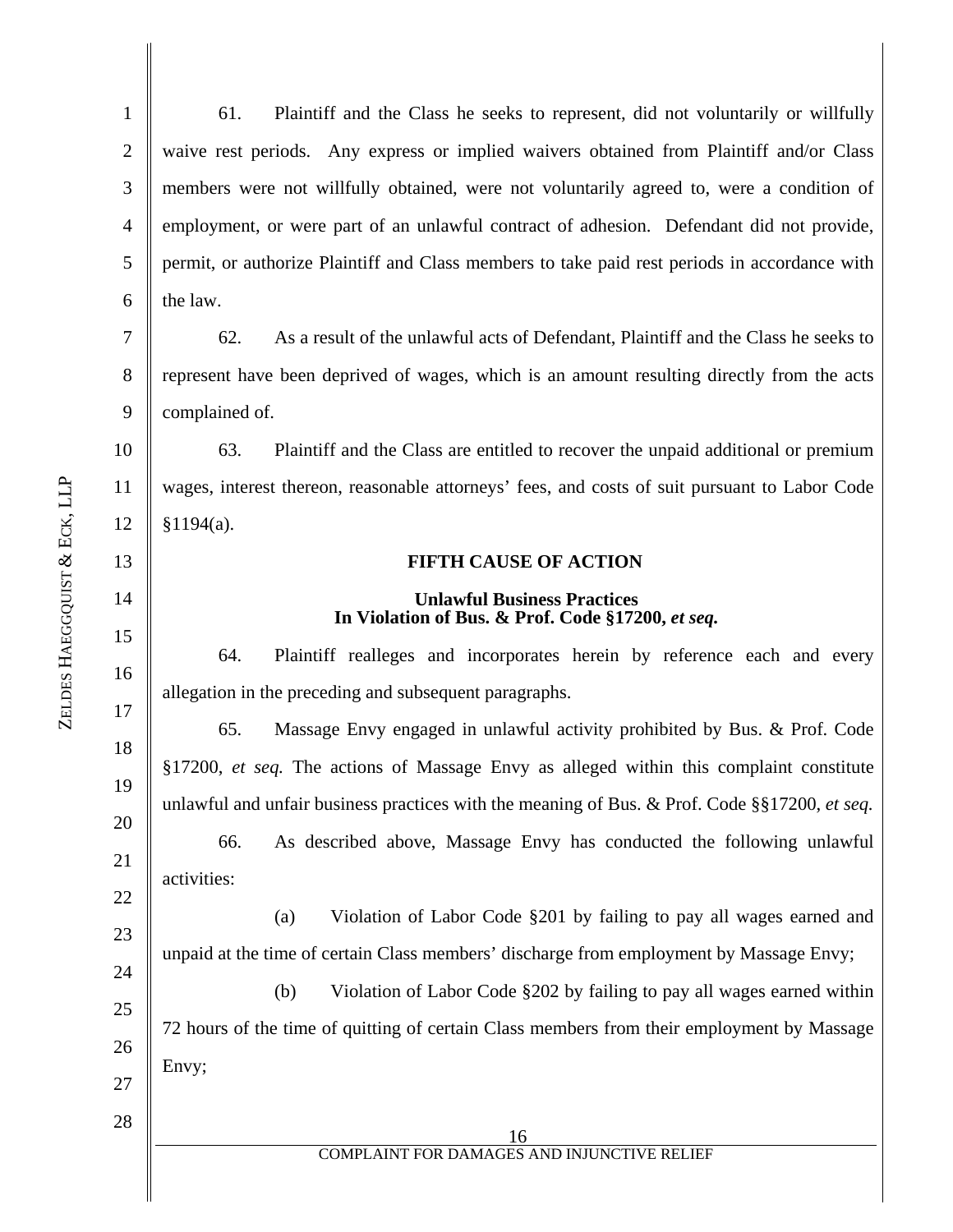1 2 (c) Violation of Labor Code §204 by failing to pay all wages due and payable twice during each calendar month;

3 4 5 (d) Violation of Labor Code §206 by failing to pay, without condition and within the time set by the applicable article, all wages, or parts thereof, conceded by Massage Envy to be due;

6 7 8 9 10 (e) Violation of Labor Code §216 by willfully refusing to pay wages due and payable, by falsely denying the amount or validity thereof, or that the same is due, with intent to secure for itself any discount upon such indebtedness, and with intent to annoy, harass, oppress, hinder, delay, or defraud, the Class members to whom such indebtedness is due;

11 12 13 (f) Violation of Labor Code §223 by secretly paying a lower wage to Plaintiff and Class members while purporting to pay the wage designated by statute or by contract;

14 15 (g) Violation of Labor Code §§226 and 1194 by failing to provide Class members with accurate wage statements;

16 17 (h) Violation of Labor Code §1197 and IWC Wage Order No. 2-2001 No. 4 by failing to pay the minimum wage fixed by law; and

18 19 20 (i) Violation of Labor Code §§226. 7, 1194 and IWC Wage Order 2-2001, §12 by failing to provide paid rest periods to Plaintiff and other Class members and failing to compensate said employees for failure to do so.

21 22 23 24 67. Massage Envy's activities also constitute unfair practices in violation of Cal. Bus. & Prof. Code §17200, *et seq.*, because Massage Envy's practices violate the above noted laws, and/or violate an established public policy, and/or the practice is immoral, unethical, oppressive, unscrupulous, and substantially injurious to Plaintiff and the Class.

25 26 27 68. As a result of Massage Envy's violations of the Labor Code, Plaintiff has suffered injury-in-fact and has lost money or property as a result of Massage Envy's practices. This injury-in-fact and loss of money or property consists of the lost wages and other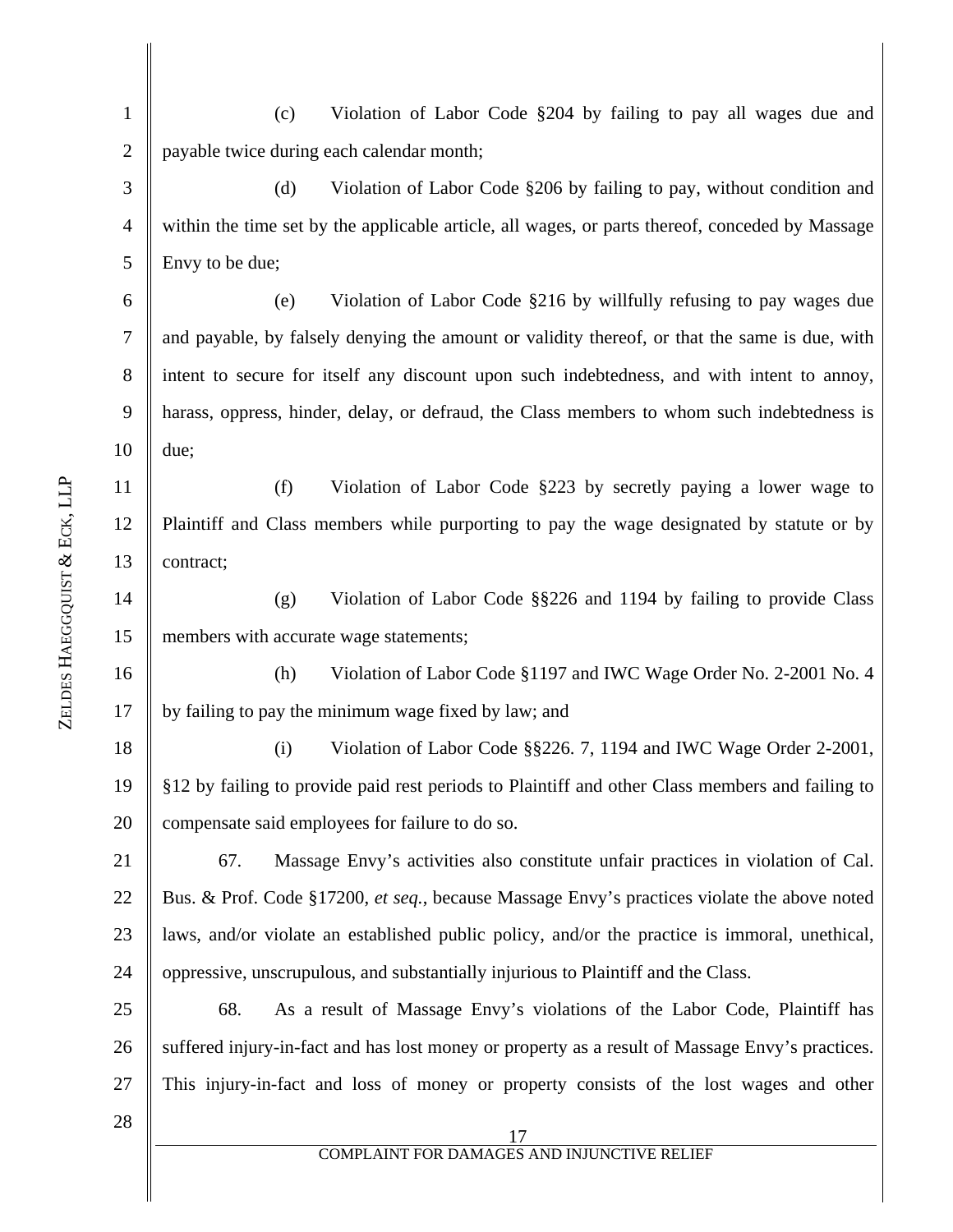ZELDES

1

2

5

3 4 restitutionary remedies provided by the Labor Code as detailed in this complaint and other resulting harms. A tally of these damages cannot readily be determined as the employment records are held exclusively or nearly exclusively in Massage Envy's control. Plaintiff is entitled to restitution, an injunction, declaratory and other equitable relief against such unlawful practices to prevent future damage for which there is no adequate remedy at law, and to avoid a multiplicity of lawsuits. Plaintiff is also seeking in the alternative, by this class action, restitutionary disgorgement of such monies into a fluid recovery fund.

69. As a result of their unlawful acts, Massage Envy has reaped, and continues to reap, unfair benefits and unlawful profits at the expense of Plaintiff and the Class he seeks to represent. Massage Envy should be enjoined from this activity and made to disgorge these illgotten gains and restore to Plaintiff and the members of the Class the wrongfully withheld wages pursuant to Bus. & Prof. Code §17203. Plaintiff is informed and believes, and thereon alleges, that Massage Envy is unjustly enriched through their failure to pay legal wages, and/or other remedies. Plaintiff is informed and believes, and thereon alleges, that Plaintiff and members of the Class are prejudiced by Massage Envy's unfair trade practices.

16 17 18 19 20 21 22 70. As a direct and proximate result of the unfair business practices of Massage Envy, Plaintiff, individually and on behalf of all employees similarly situated, are entitled to equitable and injunctive relief, including full restitution and/or disgorgement of all wages which have been unlawfully withheld from Plaintiff and members of the Class as a result of the business acts and practices described herein, and enjoining Massage Envy to cease and desist from engaging in the practices described herein for the maximum time permitted pursuant to Bus. & Prof. Code §17208, including any tolling.

23 24 25 26 27 71. The unlawful and unfair conduct alleged herein is continuing, and there is no indication that Massage Envy will refrain from such activity in the future. Plaintiff believes and alleges that if Massage Envy is not enjoined from the conduct set forth in this complaint, they will continue to violate California laws. Plaintiff further requests that the court issue a preliminary and permanent injunction.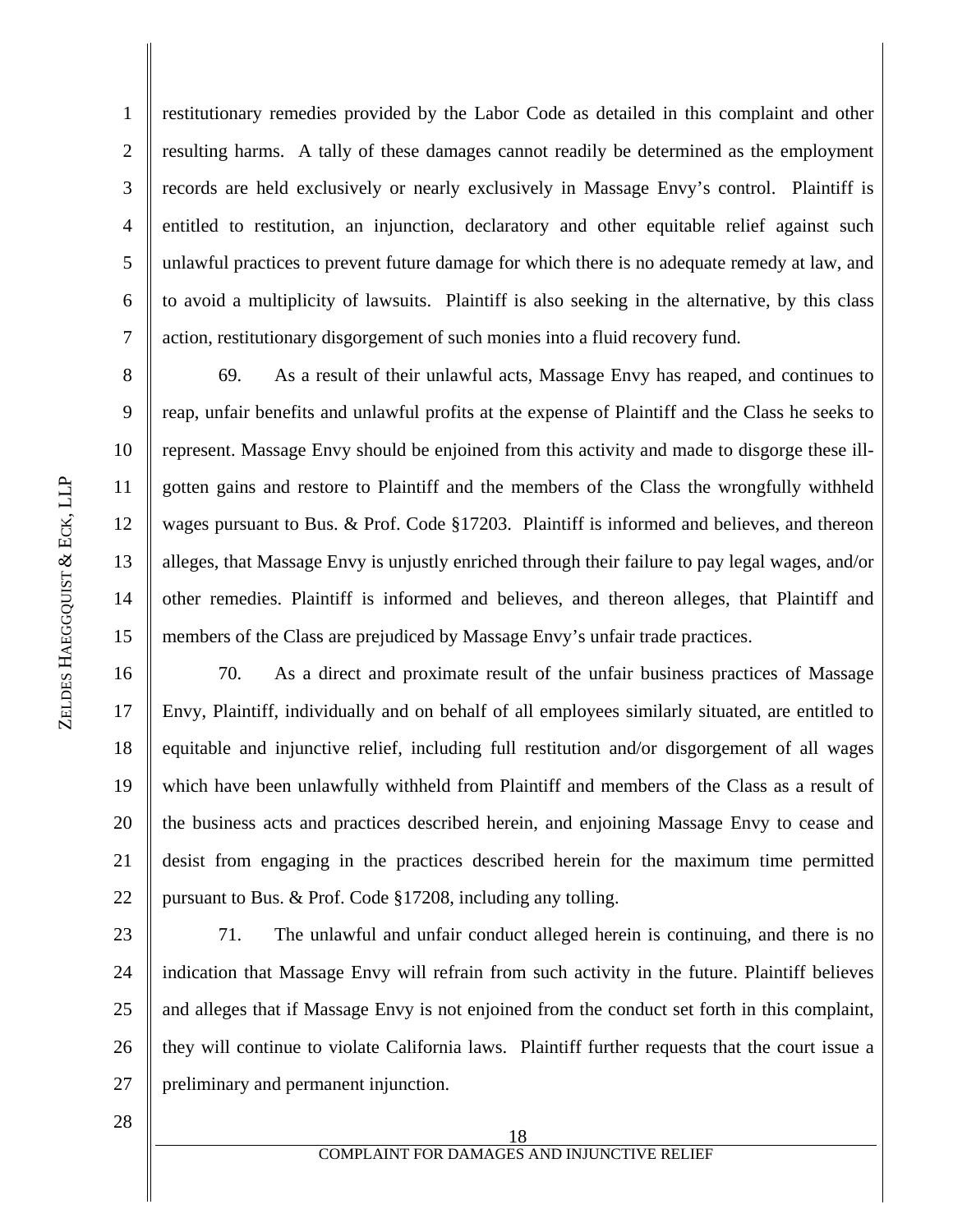| 1              |                     | <b>PRAYER FOR RELIEF</b>                                                          |  |  |  |
|----------------|---------------------|-----------------------------------------------------------------------------------|--|--|--|
| $\overline{2}$ | A.                  | WHEREFORE, Plaintiff prays for judgment as follows:                               |  |  |  |
| 3              | <b>B.</b>           | That the Court determine that this action may be maintained as a class action     |  |  |  |
| $\overline{4}$ |                     | with the named Plaintiff appointed as Class representative;                       |  |  |  |
| 5              | C.                  | For the attorneys appearing on the above caption to be named Class counsel;       |  |  |  |
| 6              | D.                  | For nominal, actual, and compensatory damages;                                    |  |  |  |
| 7              | Ε.                  | For restitution of all monies, wages, expenses, and benefits due to Plaintiff and |  |  |  |
| 8              | the proposed Class; |                                                                                   |  |  |  |
| 9              | F.                  | For disgorged profits from the unfair and unlawful business practices of          |  |  |  |
| 10             | Massage Envy;       |                                                                                   |  |  |  |
| 11             | G.                  | For interest accrued to date;                                                     |  |  |  |
| 12             | H.                  | For interest pursuant to Labor Code §218.6;                                       |  |  |  |
| 13             | Ι.                  | For penalties pursuant to Labor Code §§203, 226 and 558;                          |  |  |  |
| 14             | J.                  | For punitive and exemplary damages;                                               |  |  |  |
| 15             | K.                  | For costs of suit and expenses incurred herein pursuant to Labor Code §§218.5,    |  |  |  |
| 16             | 226, and 1194;      |                                                                                   |  |  |  |
| 17             | L.                  | For reasonable attorneys' fees pursuant to Labor Code §§218.5, 226, and 1194,     |  |  |  |
| 18             | and C.C.P. §1021.5; |                                                                                   |  |  |  |
| 19             | M.                  | For appropriate injunctive relief;                                                |  |  |  |
| 20             | N.                  | For appropriate equitable relief;                                                 |  |  |  |
| 21             | O.                  | For appropriate declaratory relief; and                                           |  |  |  |
| 22             | P.                  | For all such other and further relief that the Court may deem just and proper.    |  |  |  |
| 23             |                     |                                                                                   |  |  |  |
| 24             |                     |                                                                                   |  |  |  |
| 25             |                     |                                                                                   |  |  |  |
| 26             |                     |                                                                                   |  |  |  |
| 27             |                     |                                                                                   |  |  |  |
| 28             |                     | 19                                                                                |  |  |  |
|                |                     | <b>COMPLAINT FOR DAMAGES AND INJUNCTIVE RELIEF</b>                                |  |  |  |
|                |                     |                                                                                   |  |  |  |